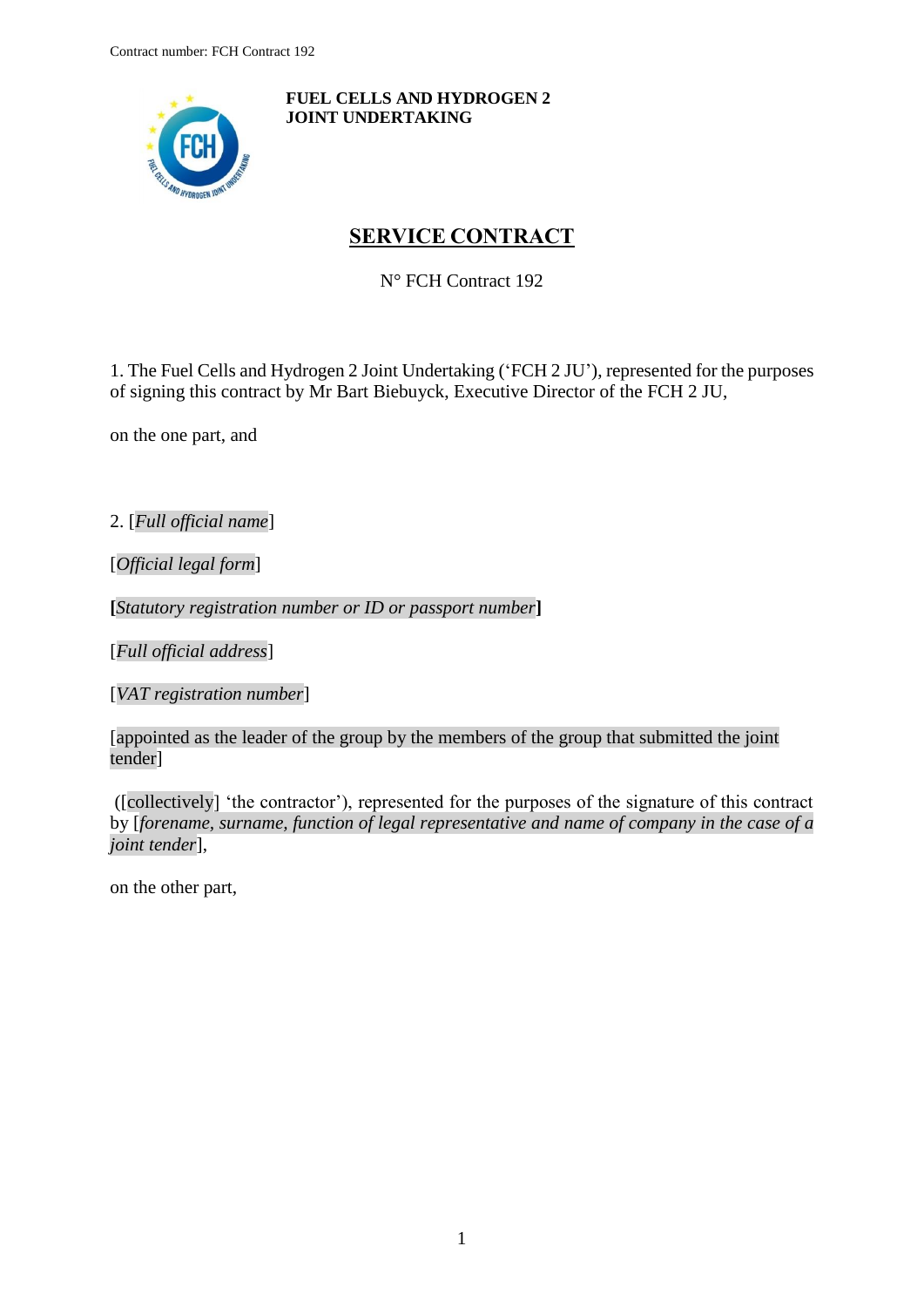#### HAVE AGREED

to the **special conditions,** the **general conditions for service contracts** and the following annexes:

- **Annex I –** Tender specifications (reference No FCH JU 2017 D4478)
- **Annex II** Contractor's tender (reference No [*complete*] of [*insert date*])
- **Annex III - (**in case of joint tender) Power(s) of Attorney, signed by each member in the consortium

which form an integral part of this contract ('the contract').

This contract sets out the obligations of the parties during and after the duration of this contract.

All documents issued by the contractor (end-user agreements, general terms and conditions, etc.) except its tender are held inapplicable, unless explicitly mentioned in the special conditions of this contract. In all circumstances, in the event of contradiction between this contract and documents issued by the contractor, this contract prevails, regardless of any provision to the contrary in the contractor's documents.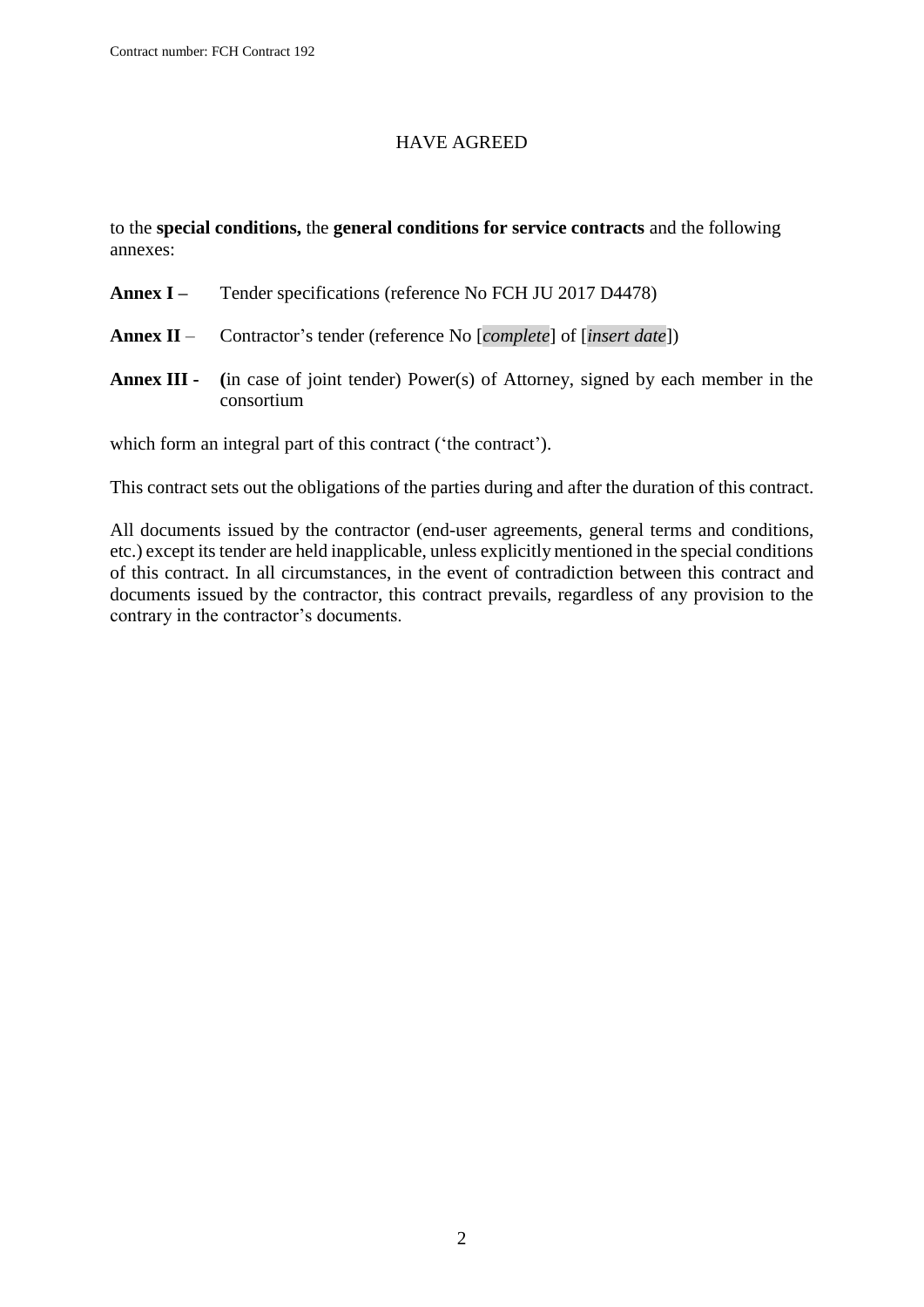# **TABLE OF CONTENTS**

<span id="page-2-0"></span>

| I.10.3. Provision of list of pre-existing rights and documentary evidence 10 |  |
|------------------------------------------------------------------------------|--|
|                                                                              |  |
|                                                                              |  |
| II. GENERAL CONDITIONS FOR THE SERVICE CONTRACT  12                          |  |
|                                                                              |  |
|                                                                              |  |
|                                                                              |  |
|                                                                              |  |
|                                                                              |  |
|                                                                              |  |
|                                                                              |  |
|                                                                              |  |
|                                                                              |  |
|                                                                              |  |
|                                                                              |  |
|                                                                              |  |
|                                                                              |  |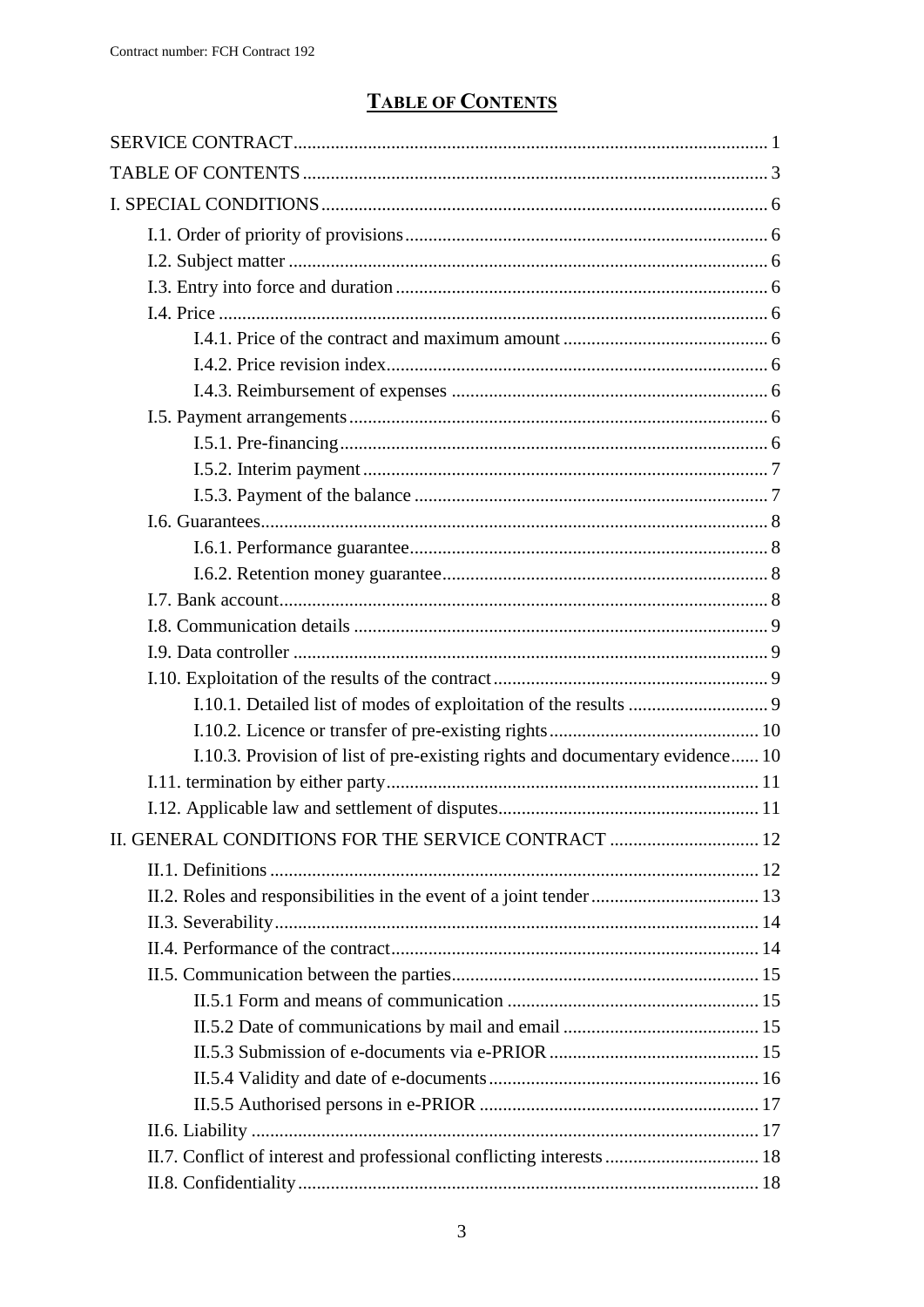| II.21.5. Pre-financing, performance and money retention guarantees  31 |  |
|------------------------------------------------------------------------|--|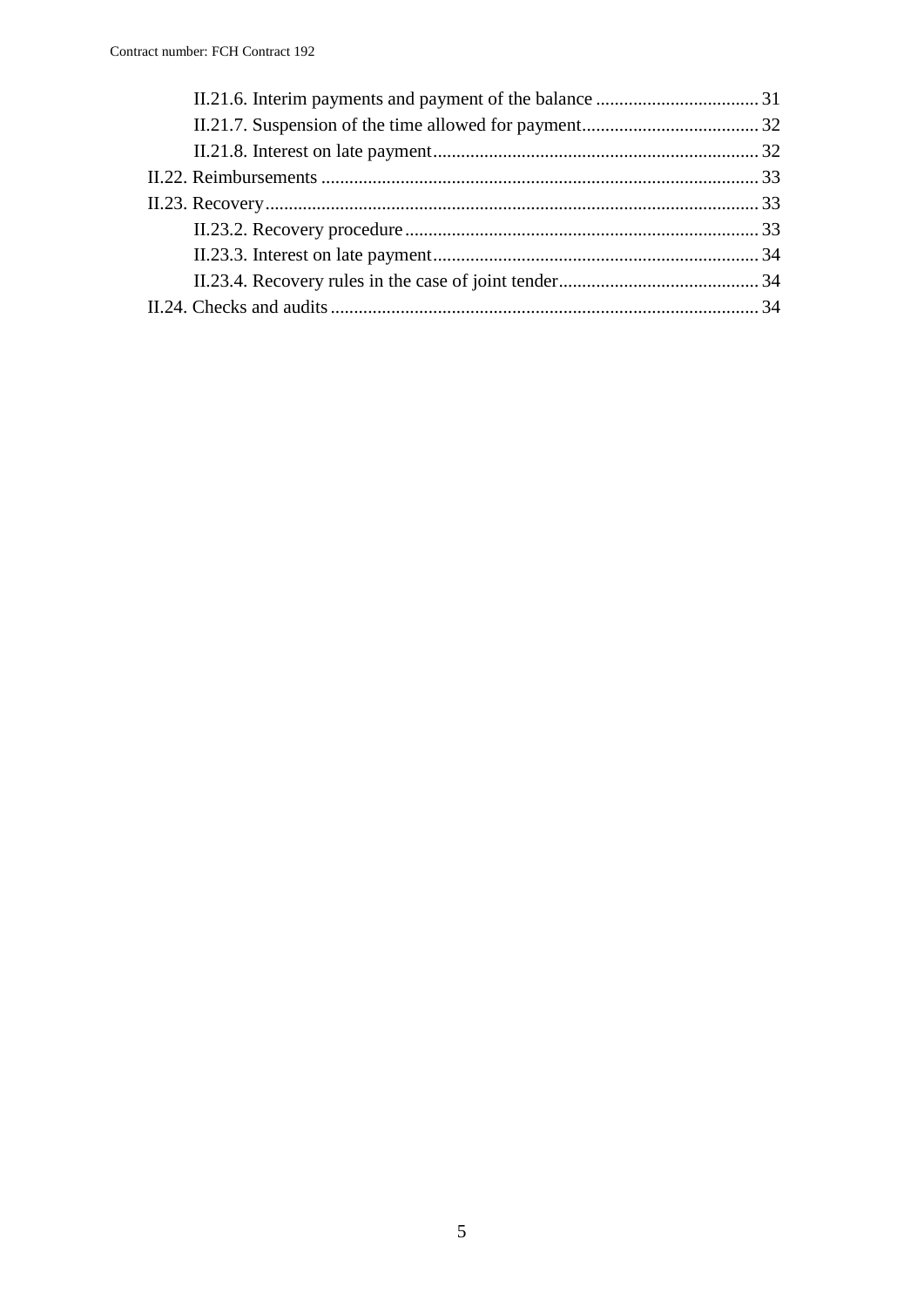## **I. SPECIAL CONDITIONS**

## <span id="page-5-0"></span>**I.1. ORDER OF PRIORITY OF PROVISIONS**

<span id="page-5-1"></span>If there is any conflict between different provisions in this contract, the following rules must be applied:

- (a) The provisions set out in the special conditions take precedence over those in the other parts of the contract.
- (b) The provisions set out in the general conditions take precedence over those in the other annexes.
- (c) The provisions set out in the tender specifications (Annex I) take precedence over those in the tender (Annex II).

## **I.2. SUBJECT MATTER**

<span id="page-5-2"></span>The subject matter of the contract is Study on the Value Chain and Manufacturing Competitiveness Analysis for Hydrogen and Fuel Cells technologies, as described in Annex I to this contract.

## **I.3. ENTRY INTO FORCE AND DURATION**

- <span id="page-5-3"></span>**I.3.1** The contract enters into force on the date on which the last party signs it.
- **I.3.2** The performance of the contract cannot start before its entry into force.
- **I.3.3** The duration of the performance of the contract must not exceed 8 months. Performance of the contract starts from the date of entry into force of the contract.

<span id="page-5-4"></span>The period of performance of the contract may be extended only with the express written agreement of the parties before the expiration of such period.

## **I.4. PRICE**

## <span id="page-5-5"></span>**I.4.1. Price of the contract and maximum amount**

The maximum total amount to be paid by the FCH 2 JU under the contract shall be EUR [...] covering all tasks executed.

## **I.4.2. Price revision index**

<span id="page-5-7"></span><span id="page-5-6"></span>Price revision is not applicable to this contract.

#### **I.4.3. Reimbursement of expenses**

<span id="page-5-8"></span>Reimbursement of expenses is not applicable to this contract.

## **I.5. PAYMENT ARRANGEMENTS**

#### <span id="page-5-9"></span>**I.5.1. Pre-financing**

Pre-financing is not applicable to this contract.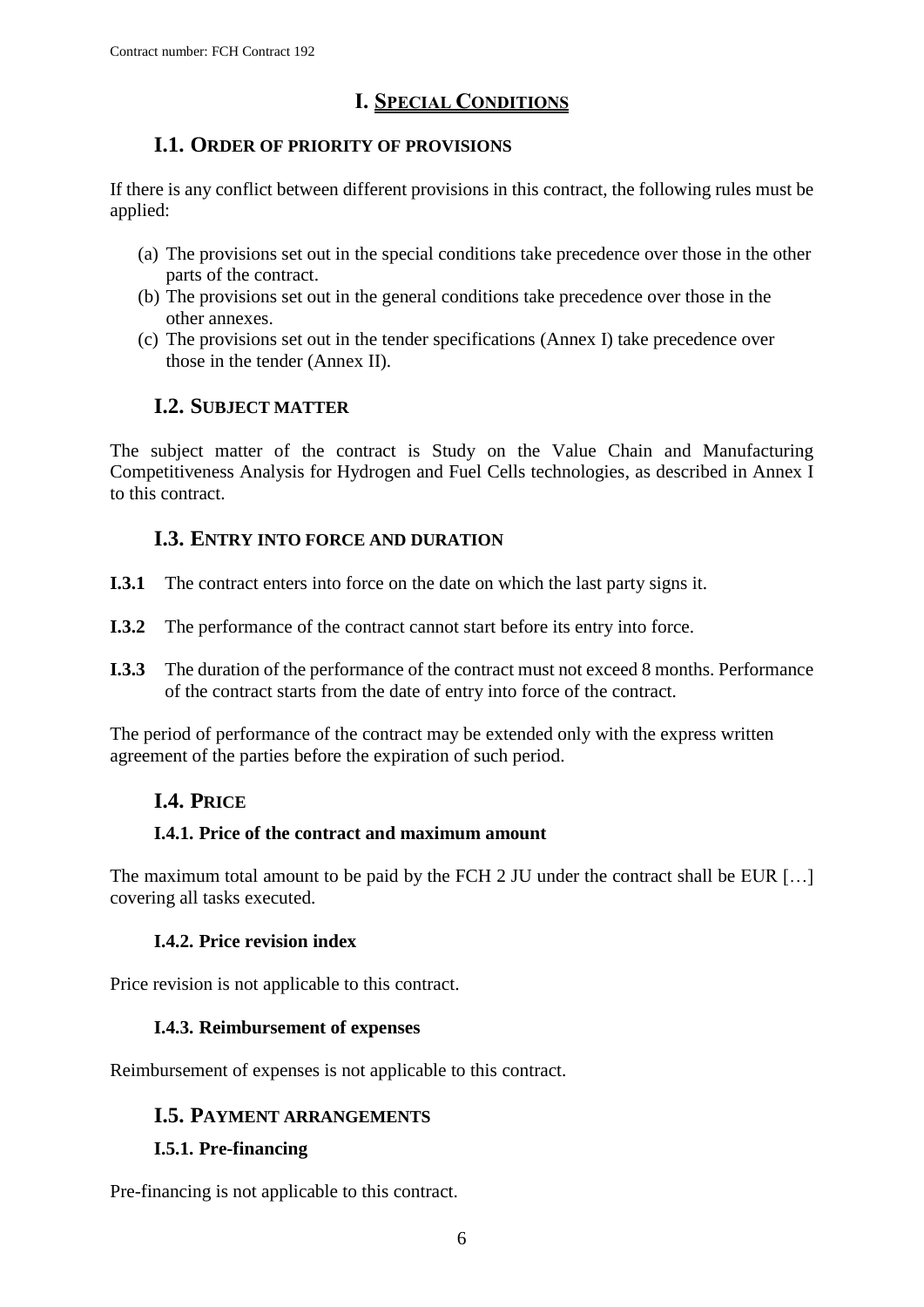## **I.5.2. Interim payment**

<span id="page-6-1"></span><span id="page-6-0"></span>1. The contractor (or leader in the case of a joint tender) may claim up to two interim payments equalling in total to 50% of the price referred to in Article I.4.1 in accordance with Article II.21.6 and the terms set out in Annex I.

The contractor must send an invoice by email for [fch.invoices@ec.europa.eu](mailto:fch.invoices@ec.europa.eu) for each interim payment as provided for in the tender specifications, accompanied by the following:

- (a) a list of all *pre-existing rights* to the *results* or parts of the *results* or a declaration stating that there are no such *pre-existing rights*, as provided for in Article II.13.4;
- (b) the interim deliverables as specified in the Tender specifications

2. The contracting authority must approve any submitted documents or deliverables and pay within 60 days from receipt of the invoice.

3. If the contracting authority has observations to make, it must send them to the contractor (or leader in the case of a joint tender) and suspend the time limit for payment in accordance with Article II.21.7. The contractor (or leader in case of a joint tender) has 30 days to submit additional information or corrections or a new version of the documents if the contracting authority requires it.

4. The contracting authority must give its approval and pay within the remainder of the timelimit indicated in point (2) unless it rejects partially or fully the submitted documents or deliverables.

## **I.5.3. Payment of the balance**

1. The contractor (or leader in the case of a joint tender) may claim the payment of the balance in accordance with Article II.21.6.

The contractor (or leader in the case of a joint tender) must send an invoice by email to [fch.invoices@fch.europa.eu](mailto:fch.invoices@fch.europa.eu) for payment of the balance due under the contract, as provided for in the tender specifications and accompanied by the following:

- (a) a list of all *pre-existing rights* to the *results* or parts of the *results* or a declaration stating that there are no such *pre-existing rights*, as provided for in Article II.13.4;
- (b) the deliverables as specified in the tender specifications;

2. The contracting authority must approve the submitted documents or deliverables and pay within 60 days from receipt of the invoice.

3. If the contracting authority has observations to make, it must send them to the contractor (or leader in the case of a joint tender) and suspend the time limit for payment in accordance with Article II.21.7.

The contractor (or leader in the case of a joint tender) has 30 days to submit additional information or corrections or a new version of the documents if the contracting authority requires it.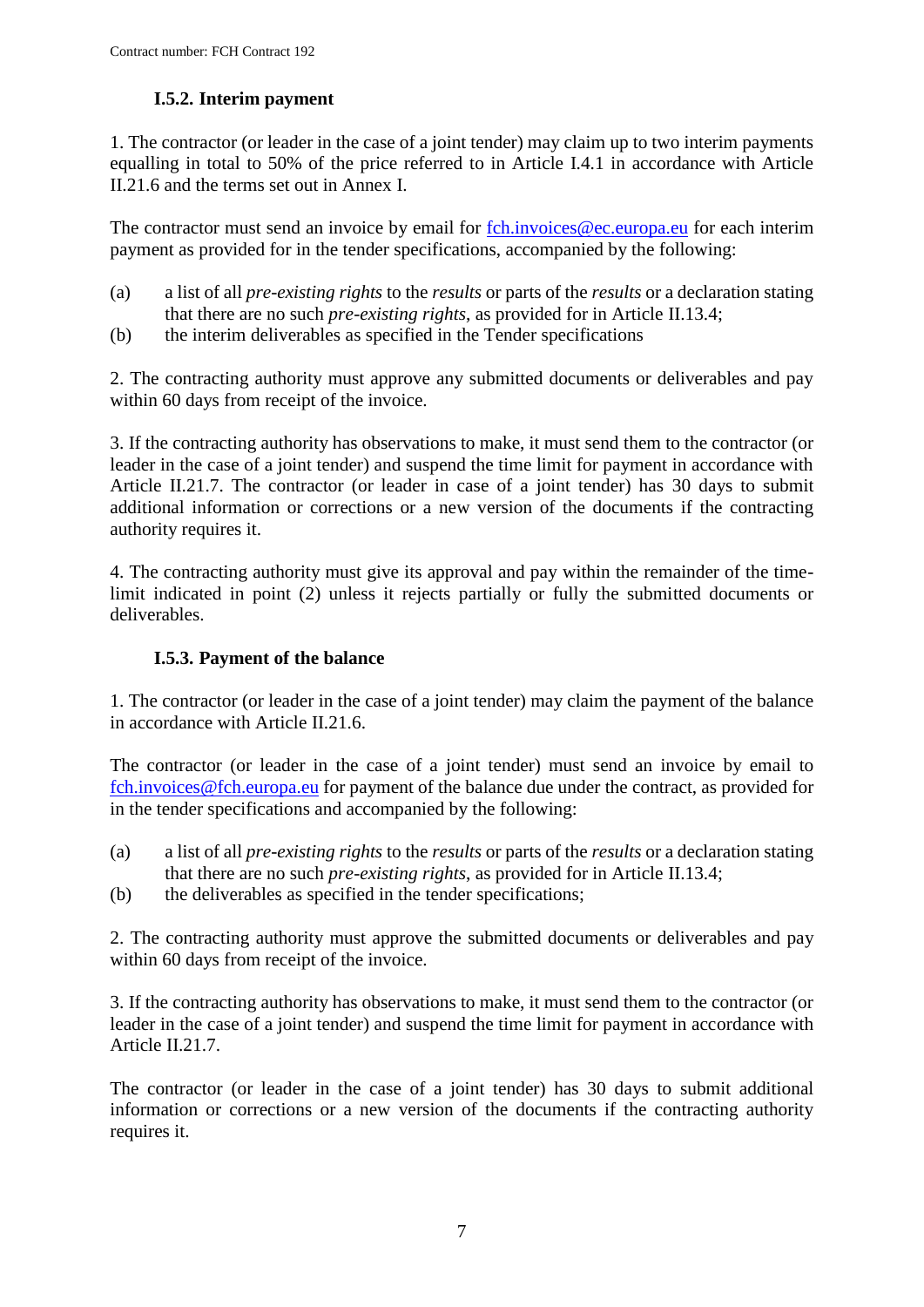4. The contracting authority must give its approval and pay within the remainder of the timelimit indicated in point (2.) unless it rejects partially or fully the submitted documents or deliverables.]

\*\*\*

## *[Option: for contractors for which VAT is due in Belgium]*

[In Belgium, use of this contract constitutes a request for VAT exemption No 450, Article 42, paragraph 3.3 of the VAT code (circular 2/1978), provided the invoice includes the statement: 'Exonération de la TVA, Article 42, paragraphe 3.3 du code de la TVA (circulaire 2/1978)'.]

### *[Option: for contractors for which VAT is due in Luxembourg]*

[In Luxembourg, the contractor must include the following statement in the invoices: "Commande destinée à l'usage officiel de l'Union européenne. Exonération de la TVA Article 43 § 1 k 2ème tiret de la loi modifiée du 12.02.79. 'In the case of intra-Community purchases, the statement to be included in the invoices is: "For the official use of the European Union. VAT Exemption / European Union/ Article 151 of Council Directive 2006/112/EC.']

## **I.6. GUARANTEES**

<span id="page-7-1"></span><span id="page-7-0"></span>Guarantees are not applicable to this contract.

## **I.6.1. Performance guarantee**

Performance guarantee is not applicable to this contract.

## **I.6.2. Retention money guarantee**

<span id="page-7-3"></span><span id="page-7-2"></span>Retention money guarantee is not applicable to this contract.

## **I.7. BANK ACCOUNT**

Payments must be made to the contractor's (or leader's in the case of a joint tender) bank account denominated in euro, identified as follows:

Name of bank:

Full address of branch:

Exact denomination of account holder:

Full account number including bank codes:

[IBAN $<sup>1</sup>$  code:]</sup>

 $\overline{a}$ 

<sup>&</sup>lt;sup>1</sup> BIC or SWIFT code for countries with no IBAN code.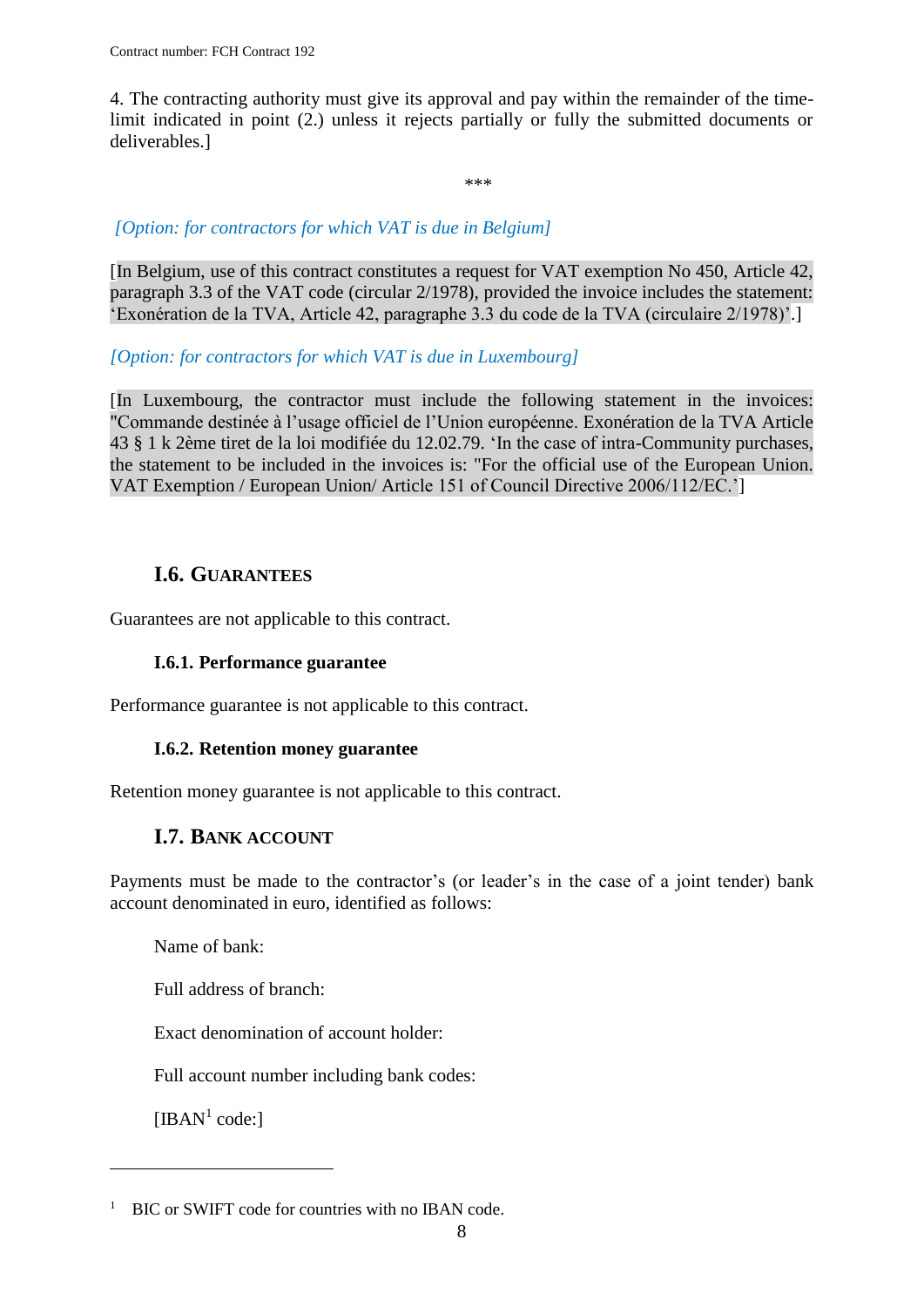## **I.8. COMMUNICATION DETAILS**

<span id="page-8-0"></span>For the purpose of this contract, communications must be sent to the following addresses:

Contracting authority:

FCH 2 JU

Avenue de la Toison d'Or 56-60

1060 Brussels

[info.procurement@fch.europa.eu](mailto:info.procurement@fch.europa.eu)

for invoices: [FCH.Invoices@fch.europa.eu](mailto:FCH.Invoices@fch.europa.eu)

Contractor (or leader in the case of a joint tender):

[*Full name*]

[*Function*]

[*Company name*]

[*Full official address*]

E-mail: [*complete*]

#### **I.9. DATA CONTROLLER**

<span id="page-8-2"></span><span id="page-8-1"></span>For the purpose of Article II.9, the data controller is the Executive Director of FCH 2 JU.

## **I.10. EXPLOITATION OF THE RESULTS OF THE CONTRACT**

#### <span id="page-8-3"></span>**I.10.1. Detailed list of modes of exploitation of the results**

In accordance with Article II.13.1 whereby the FCH 2 JU acquires ownership of the *results* as defined in this contract, including the tender specifications, these *results* may be used for any of the following modes of exploitation:

- (a) use for its own purposes:
	- making available to the staff of the FCH 2 JU;
	- making available to the persons and entities working for the contracting authority or cooperating with it, including contractors, subcontractors whether legal or natural persons, Union institutions, agencies and bodies, Member States' institutions;
	- installing, uploading, processing;
	- arranging, compiling, combining, retrieving;
	- copying, reproducing in whole or in part and in unlimited number of copies.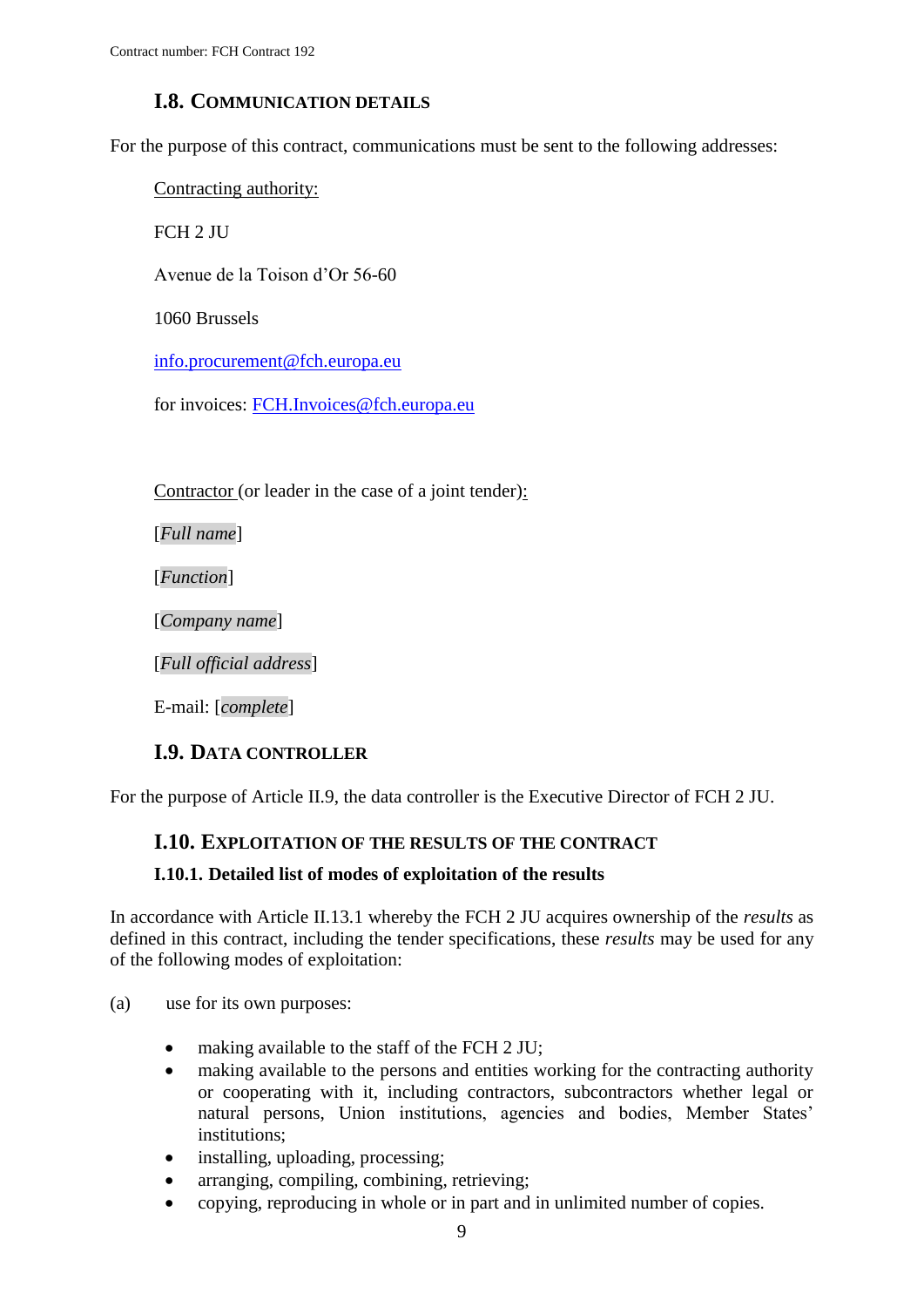(b) distribution to the public in hard copies, in electronic or digital format, on the internet including social networks as a downloadable or non-downloadable file;

(c) communication through press information services;

(d) inclusion in widely accessible databases or indexes, such as via 'open access' or 'open data' portals, or similar repositories, whether freely accessible or accessible only upon subscription;

(e) modifications by the FCH 2 JU or by a third party in the name of the FCH 2 JU, including:

- shortening;
- summarising;
- modifying the content, the dimensions:
- making technical changes to the content (necessary correction of technical errors), adding new parts or functionalities, changing functionalities, providing third parties with additional information concerning the result (e.g. source code) with a view to making modifications;
- addition of new elements, paragraphs, titles, leads, bolds, legend, table of content, summary, graphics, subtitles, sound;
- addition of metadata, for text and data-mining purposes; addition of rightmanagement information; addition of technological protection measures;
- preparation in audio form, preparation as a presentation, animation, pictograms story, slide-show, public presentation;
- extracting a part or dividing into parts;
- translating, inserting subtitles, dubbing in different language versions:

(f) rights to authorise, license, or sub-license in case of licensed *pre-existing rights*, the modes of exploitation set out in any of the points (a) to (e) to third parties.

(g) other adaptations which the parties may later agree; in such case, the following rules apply: the contracting authority must consult the contractor. If necessary, the contractor must in turn seek the agreement of any *creator* or other right holder and must reply to the contracting authority within one month by providing its agreement, including any suggestions of modifications, free of charge. The contractor may refuse the intended modification only if a *creator* can demonstrate that the intended modification may harm his/her honour or reputation, thereby violating his/her moral rights.

## **I.10.2. Licence or transfer of pre-existing rights**

<span id="page-9-0"></span>All *pre-existing rights* incorporated in the *results*, if any, are licensed to the FCH 2 JU as set out in Article II.13.2.

## **I.10.3. Provision of list of pre-existing rights and documentary evidence**

<span id="page-9-1"></span>The contractor must provide the contracting authority with a list of *pre-existing rights* as set out in Article II.13.4 together with the invoice for payment of the balance at the latest.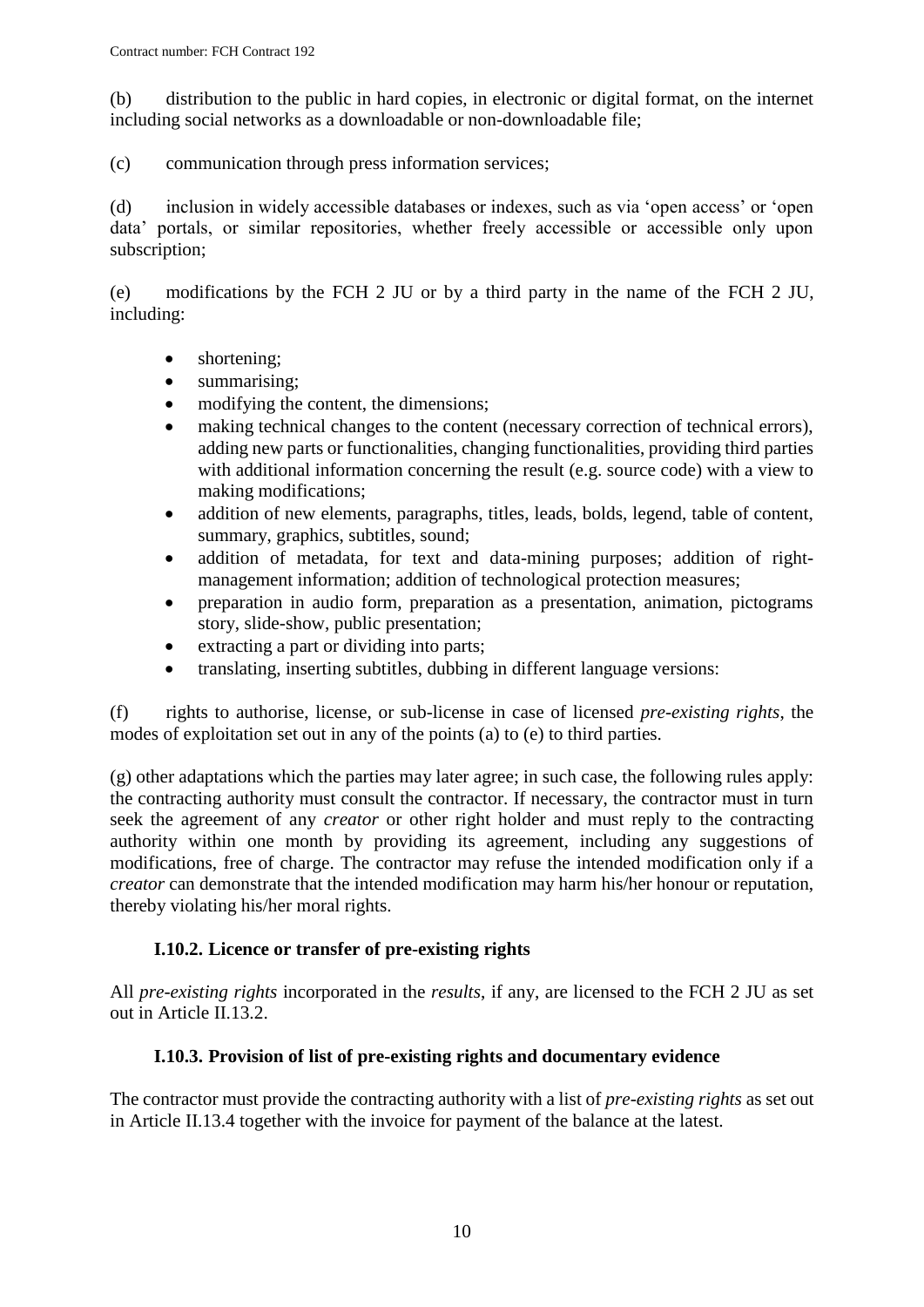### **I.11. TERMINATION BY EITHER PARTY**

<span id="page-10-0"></span>Either party may, terminate the contract by sending *formal notification* to the other party with one month written notice.

If the contract is terminated:

(a) neither party is entitled to compensation;

(b) the contractor is entitled to payment only for the services provided before termination takes effect.

<span id="page-10-1"></span>The second, third and fourth paragraphs of Article II.18.4 apply.

### **I.12. APPLICABLE LAW AND SETTLEMENT OF DISPUTES**

- **I.12.1.** The contract is governed by Union law, complemented, where necessary, by the law of Belgium.
- **I.12.2.** The courts of Brussels have exclusive jurisdiction over any dispute regarding the interpretation, application or validity of the contract.

#### **SIGNATURES**

For the contractor,

For the FCH 2 JU,

[*Company name/forename/surname/position*] Bart Biebuyck

Executive Director

Signature:

Signature:

Done at [*place*], [*date*] Done at [*place*], [*date*]

In duplicate in English.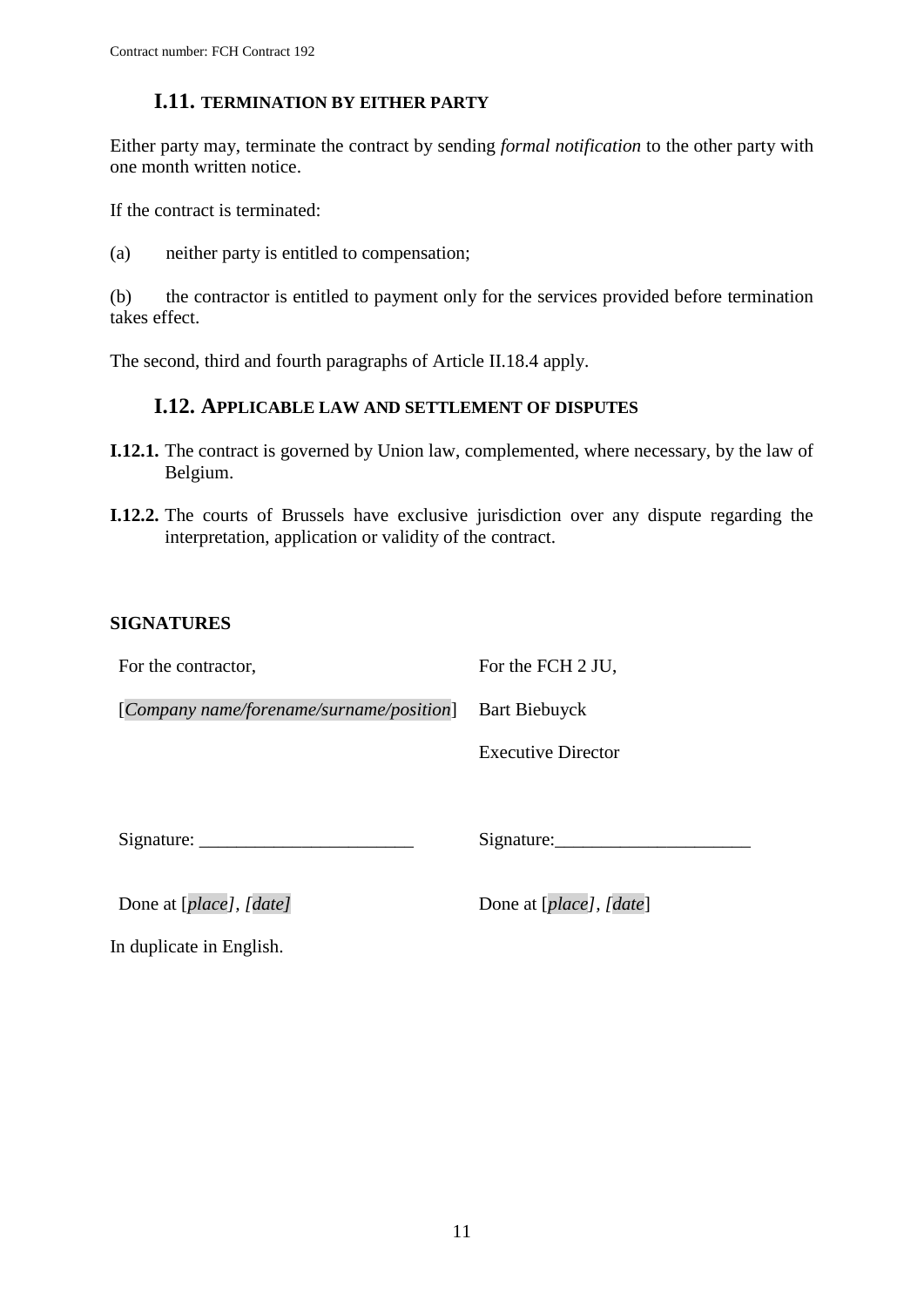## **II. GENERAL CONDITIONS FOR THE SERVICE CONTRACT**

## <span id="page-11-1"></span><span id="page-11-0"></span>**II.1. DEFINITIONS**

For the purpose of this contract, the following definitions (indicated in *italics* in the text) apply:

**'Back office'**: the internal system(s) used by the parties to process electronic invoices;

**'Confidential information or document'**: any information or document received by either party from the other or accessed by either party in the context of the *performance of the contract,* that any of the parties has identified in writing as confidential. It may not include information that is publicly available;

**'Conflict of interest'**: a situation where the impartial and objective *performance of the contract*  by the contractor is compromised for reasons involving family, emotional life, political or national affinity, economic interest, or any other shared interest with the contracting authority or any third party related to the subject matter of the contract;

**'Creator'**: means any natural person who contributes to the production of the *result*;

**'EDI message'** (electronic data interchange): a message created and exchanged through the electronic transfer, from computer to computer, of commercial and administrative data using an agreed standard;

**'e-PRIOR'**: the service-oriented communication platform that provides a series of web services and allows the exchange of standardised electronic messages and documents between the parties. This is done either through web services, with a machine-to-machine connection between the parties' *back office* systems (*EDI messages*), or through a web application (the s*upplier portal*). The Platform may be used to exchange electronic documents (e-documents) such as electronic requests for services, electronic specific contracts, and electronic acceptance of services or electronic invoices between the parties. Technical specifications (i.e. the *interface control document*), details on access and user manuals are available at the following website:

[http://ec.europa.eu/dgs/informatics/supplier\\_portal/documentation/documentation\\_en.htm](http://ec.europa.eu/dgs/informatics/supplier_portal/documentation/documentation_en.htm)

**'Force majeure'**: any unforeseeable, exceptional situation or event beyond the control of the parties that prevents either of them from fulfilling any of their obligations under the contract. The situation or event must not be attributable to error or negligence on the part of the parties or on the part of the subcontractors and must prove to be inevitable despite their exercising due diligence. Defaults of service, defects in equipment or material or delays in making them available, labour disputes, strikes and financial difficulties may not be invoked as *force majeure*, unless they stem directly from a relevant case of *force majeure*;

**'Formal notification'** (or 'formally notify'): form of communication between the parties made in writing by mail or email, which provides the sender with compelling evidence that the message was delivered to the specified recipient;

**'Fraud':** any intentional act or omission affecting the FCH 2 JU's and the Union's financial interests relating to the use or presentation of false, incorrect or incomplete statements or documents or to non-disclosure of information in violation of a specific obligation;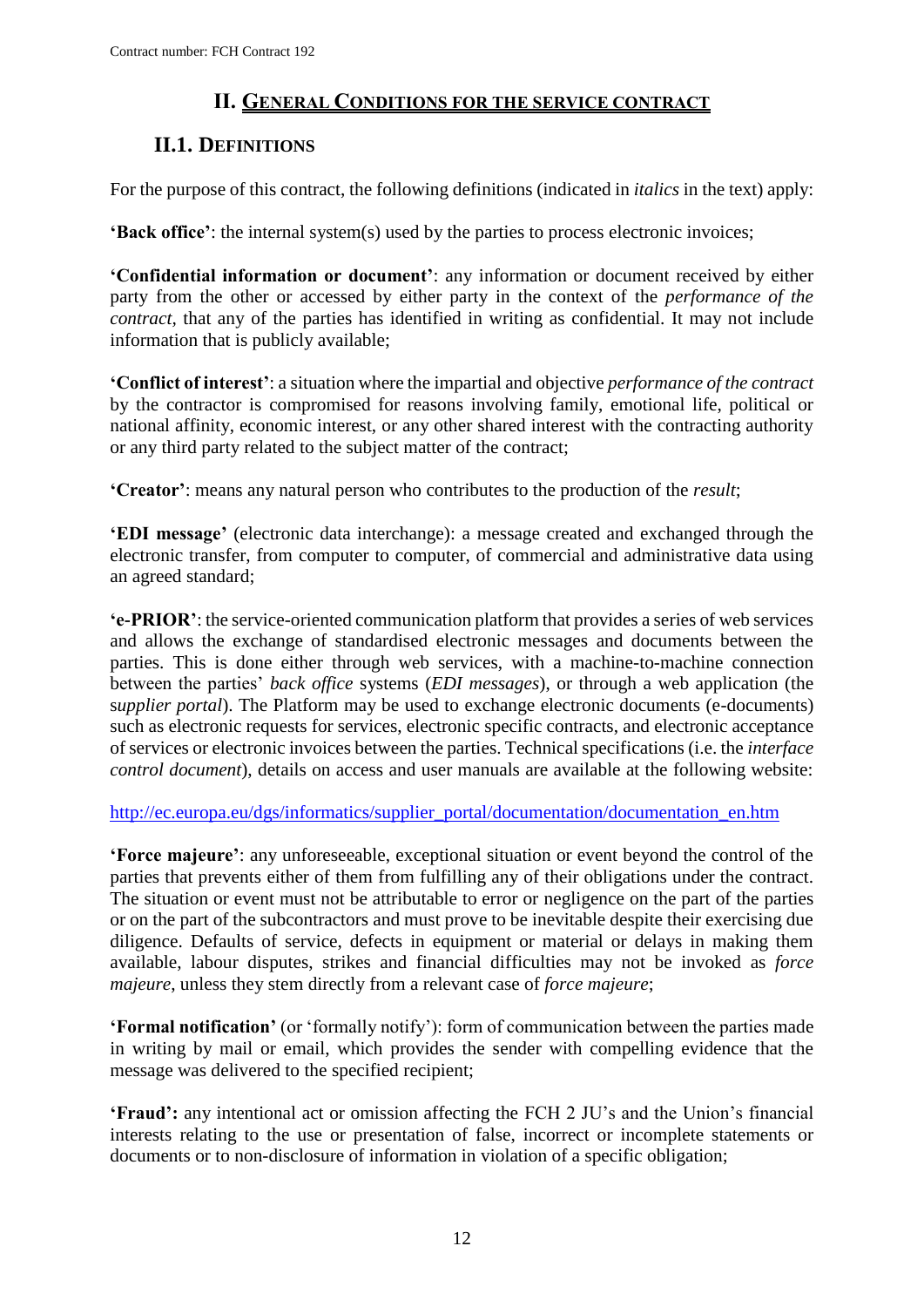**'Interface control document'**: the guideline document which lays down the technical specifications, message standards, security standards, checks of syntax and semantics, etc. to facilitate machine-to-machine connection. This document is updated on a regular basis;

**'Irregularity'**: any infringement of a provision of Union law resulting from an act or omission by an economic operator, which has, or would have, the effect of prejudicing the Union's budget.

**'Notification'** (or 'notify'): form of communication between the parties made in writing including by electronic means;

**'Performance of the contract'**: the execution of tasks and delivery of the purchased services by the contractor to the contracting authority;

**'Personnel'**: persons employed directly or indirectly or contracted by the contractor to perform the contract;

**'Pre-existing material'**: any material, document, technology or know-how which exists prior to the contractor using it for the production of a *result* in the *performance of the contract*;

**'Pre-existing right'**: any industrial and intellectual property right on *pre-existing material*; it may consist in a right of ownership, a licence right and/or right of use belonging to the contractor, the *creator*, the contracting authority as well as to any other third parties;

**'Professional conflicting interest'**: a situation in which the contractor's previous or ongoing professional activities affect its capacity to perform the contract to an appropriate quality standard.

**'Related person'**: any person who has the power to represent the contractor or to take decisions on its behalf;

**'Result'**: any intended outcome of *the performance of the contract*, whatever its form or nature, which is delivered and finally or partially approved by the contracting authority. A *result* may be further defined in this contract as a deliverable. A *result* may, in addition to materials produced by the contractor or at its request, also include *pre-existing materials*;

**'Substantial error'**: any infringement of a contract provision resulting from an act or omission, which causes or might cause a loss to the Union's budget.

**'Supplier portal'**: the *e-PRIOR* portal, which allows the contractor to exchange electronic business documents, such as invoices, through a graphical user interface; its main features can be found in the supplier portal overview document available on: [http://ec.europa.eu/dgs/informatics/supplier\\_portal/doc/um\\_supplier\\_portal\\_overview.pdf](http://ec.europa.eu/dgs/informatics/supplier_portal/doc/um_supplier_portal_overview.pdf)

#### **II.2. ROLES AND RESPONSIBILITIES IN THE EVENT OF A JOINT TENDER**

<span id="page-12-0"></span>In the event of a joint tender submitted by a group of economic operators and where the group does not have legal personality or legal capacity, one member of the group is appointed as leader of the group.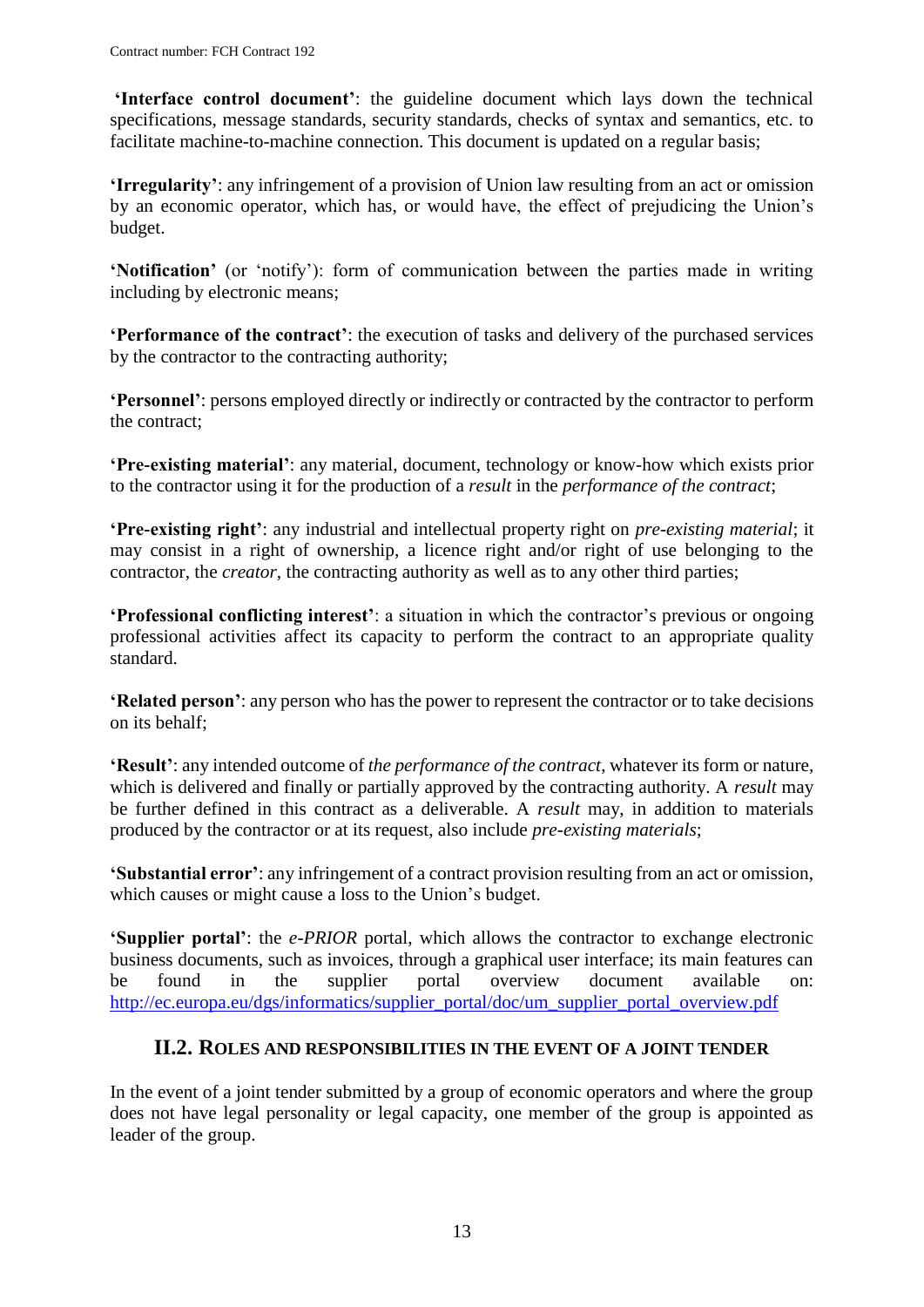## **II.3. SEVERABILITY**

<span id="page-13-0"></span>Each provision of this contract is severable and distinct from the others. If a provision is or becomes illegal, invalid or unenforceable to any extent, it must be severed from the remainder of the contract. This does not affect the legality, validity or enforceability of any other provisions of the contract, which continue in full force and effect. The illegal, invalid or unenforceable provision must be replaced by a legal, valid and enforceable substitute provision which corresponds as closely as possible with the actual intent of the parties under the illegal, invalid or unenforceable provision. The replacement of such a provision must be made in accordance with Article II.11. The contract must be interpreted as if it had contained the substitute provision as from its entry into force.

## **II.4. PERFORMANCE OF THE CONTRACT**

- <span id="page-13-1"></span>**II.4.1** The contractor must provide services of high quality standards, in accordance with the state of the art in the industry and the provisions of this contract, in particular the tender specifications and the terms of its tender.
- **II.4.2** The contractor must comply with the minimum requirements provided for in the tender specifications. This includes compliance with applicable obligations under environmental, social and labour law established by Union law, national law and collective agreements or by the international environmental, social and labour law provisions listed in Annex X to Directive  $2014/24/EU^2$ .
- **II.4.3** The contractor must obtain any permit or licence required in the State where the services are to be provided.
- **II.4.4** All periods specified in the contract are calculated in calendar days, unless otherwise specified.
- **II.4.5** The contractor must not present itself as a representative of the contracting authority and must inform third parties that it is not part of the European public service.
- **II.4.6** The contractor is responsible for the *personnel* who carry out the services and exercises its authority over its *personnel* without interference by the contracting authority. The contractor must inform its *personnel* that:
	- (a) they may not accept any direct instructions from the contracting authority; and
	- (b) their participation in providing the services does not result in any employment or contractual relationship with the contracting authority.
- **II.4.7** The contractor must ensure that the *personnel* performing the contract and any future replacement *personnel* possess the professional qualifications and experience required to provide the services, as the case may be on the basis of the selection criteria set out in the tender specifications.
- **II.4.8** At the contracting authority's reasoned request, the contractor must replace any member of *personnel* who:

 $\overline{a}$ 

<sup>2</sup> OJ L 94 of 28.03.2014, p. 65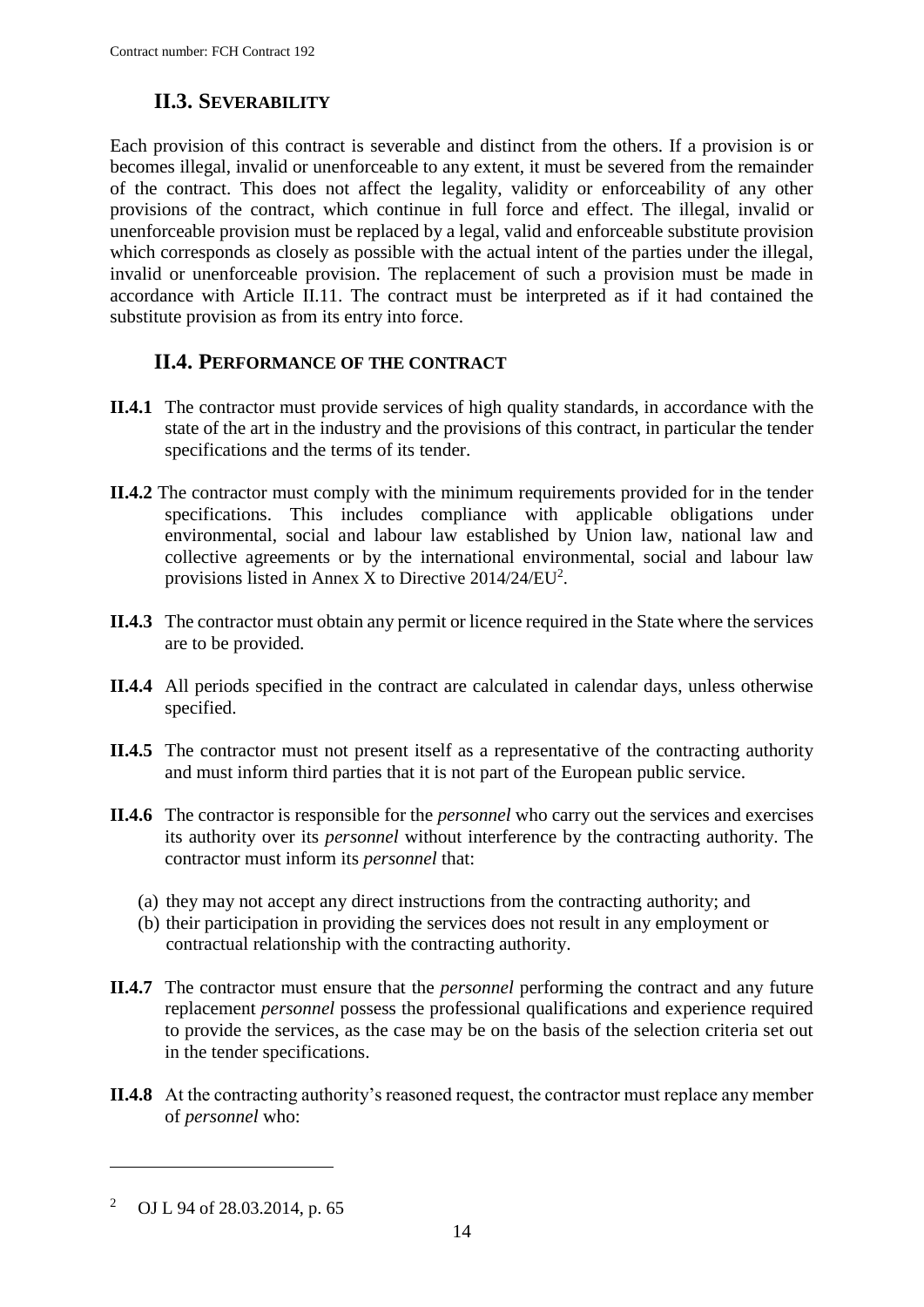- (a) does not have the expertise required to provide the services; or
- (b) has caused disruption at the premises of the contracting authority.

The contractor bears the cost of replacing its *personnel* and is responsible for any delay in providing the services resulting from the replacement of *personnel*.

**II.4.9** The contractor must record and report to the contracting authority any problem that affects its ability to provide the services. The report must describe the problem, state when it started and what action the contractor is taking to resolve it.

### <span id="page-14-0"></span>**II.5. COMMUNICATION BETWEEN THE PARTIES**

#### <span id="page-14-1"></span>**II.5.1 Form and means of communication**

Any communication of information, notices or documents under the contract must:

- (a) be made in writing in paper or electronic format in the language of the contract;
- (b) bear the contract number;
- (c) be made using the relevant communication details set out in Article I.8; and
- (d) be sent by mail, email or, for the documents specified in the special conditions, via *e-PRIOR*.

If a party requests written confirmation of an e-mail within a reasonable time, the other party must provide an original signed paper version of the communication as soon as possible.

The parties agree that any communication made by email has full legal effect and is admissible as evidence in judicial proceedings.

#### <span id="page-14-2"></span>**II.5.2 Date of communications by mail and email**

Any communication is deemed to have been made when the receiving party receives it, unless this contract refers to the date when the communication was sent.

E-mail is deemed to have been received by the receiving party on the day of dispatch of that email, provided that it is sent to the e-mail address indicated in Article I.8. The sending party must be able to prove the date of dispatch. In the event that the sending party receives a nondelivery report, it must make every effort to ensure that the other party actually receives the communication by email or mail. In such a case, the sending party is not held in breach of its obligation to send such communication within a specified deadline.

Mail sent to the contracting authority is deemed to have been received by the contracting authority on the date on which the department responsible referred to in Article I.8 registers it.

*Formal notifications* are considered to have been received by the receiving party on the date of receipt indicated in the proof received by the sending party that the message was delivered to the specified recipient.

#### <span id="page-14-3"></span>**II.5.3 Submission of e-documents via e-PRIOR**

If provided for in the special conditions, the exchange of electronic documents (e-documents) such as invoices between the parties is automated through the use of the *e-PRIOR* platform.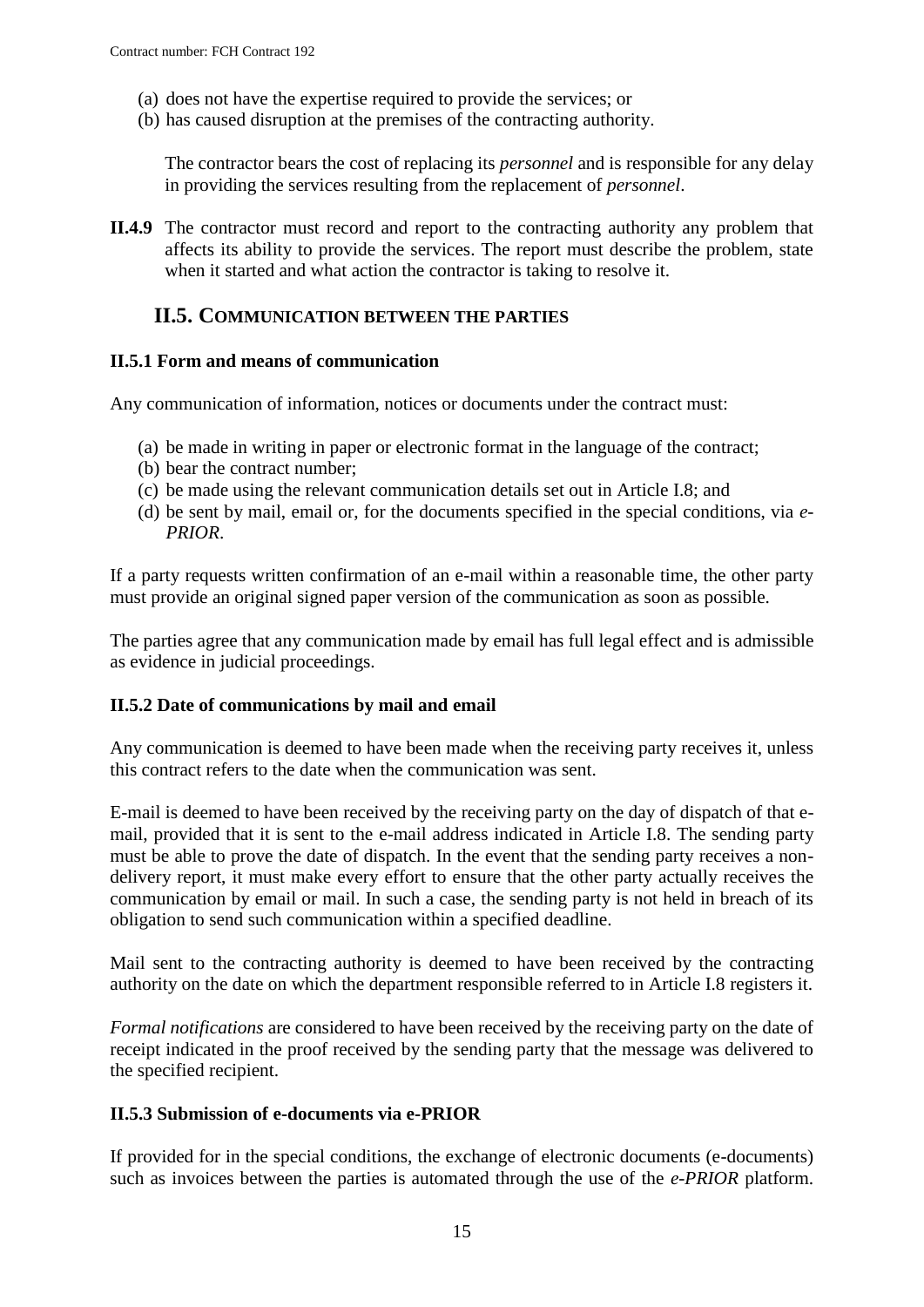This platform provides two possibilities for such exchanges: either through web services (machine-to-machine connection) or through a web application (the *supplier portal*).

The contracting authority takes the necessary measures to implement and maintain electronic systems that enable the *supplier portal* to be used effectively.

In the case of machine-to-machine connection, a direct connection is established between the parties' *back offices*. In this case, the parties take the measures necessary on their side to implement and maintain electronic systems that enable the machine-to-machine connection to be used effectively. The electronic systems are specified in the *interface control document*. The contractor (or leader in the case of a joint tender) must take the necessary technical measures to set up a machine-to-machine connection and at its own cost.

If communication via the *supplier portal* or via the web services (machine-to-machine connection) is hindered by factors beyond the control of one party, it must *notify* the other immediately and the parties must take the necessary measures to restore this communication.

If it is impossible to restore the communication within two working days, one party must *notify* the other that alternative means of communication specified in Article II.5.1 will be used until the *supplier portal* or the machine-to-machine connection is restored.

When a change in the *interface control document* requires adaptations, the contractor (or leader in the case of a joint tender) has up to six months from receipt of the *notification* to implement this change. This period can be shortened by mutual agreement of the parties. This period does not apply to urgent measures required by the security policy of the contracting authority to ensure integrity, confidentiality and non-repudiation of information and the availability of *e-PRIOR*, which must be applied immediately.

#### <span id="page-15-0"></span>**II.5.4 Validity and date of e-documents**

The parties agree that any e-document, including related attachments exchanged via *e-PRIOR*:

- (a) is considered as equivalent to a paper document;
- (b) is deemed to be the original of the document;
- (c) is legally binding on the parties once an *e-PRIOR* authorised person has performed the 'sign' action in *e-PRIOR* and has full legal effect; and
- (d) constitutes evidence of the information contained in it and is admissible as evidence in judicial proceedings.

The parties expressly waive any rights to contest the validity of such a document solely on the grounds that communications between the parties occurred through *e-PRIOR* or that the document has been signed through *e-PRIOR*. If a direct connection is established between the parties' *back offices* to allow electronic transfer of documents, the parties agree that an edocument, sent as mentioned in the *interface control document*, qualifies as an *EDI message*.

If the e-document is dispatched through the *supplier portal*, it is deemed to have been legally issued or sent when the contractor (or leader in the case of a joint tender) is able to successfully submit the e-document without any error messages. The generated PDF and XML document for the e-document are considered as a proof of receipt by the contracting authority.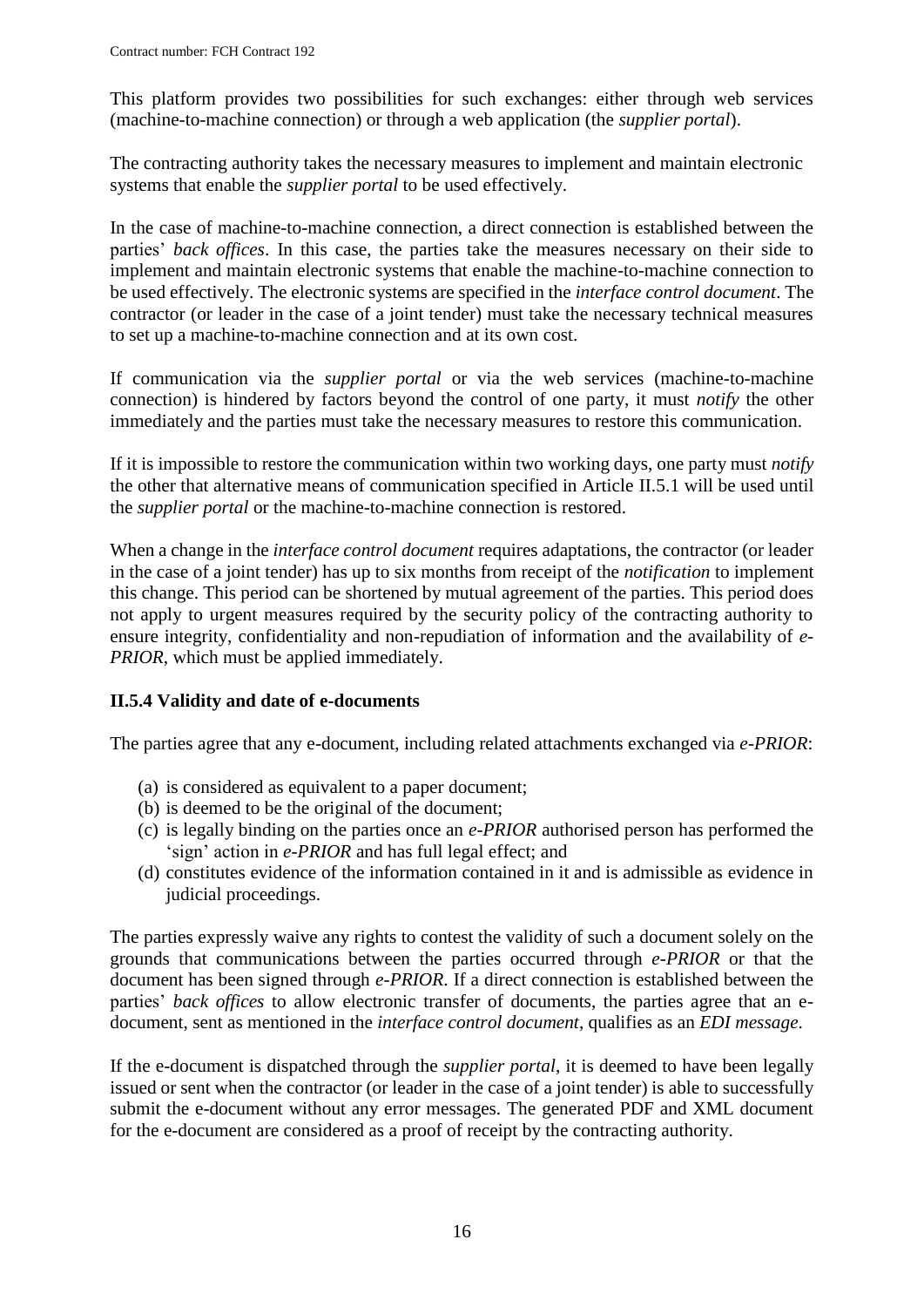In the event that an e-document is dispatched using a direct connection established between the parties' *back offices*, the e-document is deemed to have been legally issued or sent when its status is 'received' as defined in the *interface control document*.

When using the *supplier portal*, the contractor (or leader in the case of a joint tender) can download the PDF or XML message for each e-document for one year after submission. After this period, copies of the e-documents are no longer available for automatic download from the *supplier portal*.

## <span id="page-16-0"></span>**II.5.5 Authorised persons in e-PRIOR**

The contractor submits a request for each person who needs to be assigned the role of 'user' in *e-PRIOR*. These persons are identified by means of the European Communication Authentication Service (ECAS) and authorised to access and perform actions in *e-PRIOR* within the permissions of the user roles that the contracting authority has assigned to them.

User roles enabling these *e-PRIOR* authorised persons to sign legally binding documents such as specific tenders or specific contracts are granted only upon submission of supporting documents proving that the authorised person is empowered to act as a legal representative of the contractor.

## **II.6. LIABILITY**

- <span id="page-16-1"></span>**II.6.1** The contracting authority is not liable for any damage or loss caused by the contractor, including any damage or loss to third parties during or as a consequence of *performance of the contract*.
- **II.6.2** If required by the relevant applicable legislation, the contractor must take out an insurance policy against risks and damage or loss relating to the *performance of the contract*. It must also take out supplementary insurance as reasonably required by standard practice in the industry. Upon request, the contractor must provide evidence of insurance coverage to the contracting authority.
- **II.6.3** The contractor is liable for any loss or damage caused to the contracting authority during or as a consequence of *performance of the contract*, including in the event of subcontracting, but only up to an amount not exceeding three times the total amount of the contract. However, if the damage or loss is caused by the gross negligence or wilful misconduct of the contractor or of its *personnel* or subcontractors, the contractor is liable for the whole amount of the damage or loss.
- **II.6.4** If a third party brings any action against the contracting authority in connection with the *performance of the contract*, including any action for alleged breach of intellectual property rights, the contractor must assist the contracting authority in the legal proceedings, including by intervening in support of the contracting authority upon request.

If the contracting authority's liability towards the third party is established and that such liability is caused by the contractor during or as a consequence of the *performance of the contract*, Article II.6.3 applies.

**II.6.5** If the contractor is composed of two or more economic operators (i.e. who submitted a joint tender), they are all jointly and severally liable to the contracting authority for the *performance of the contract*.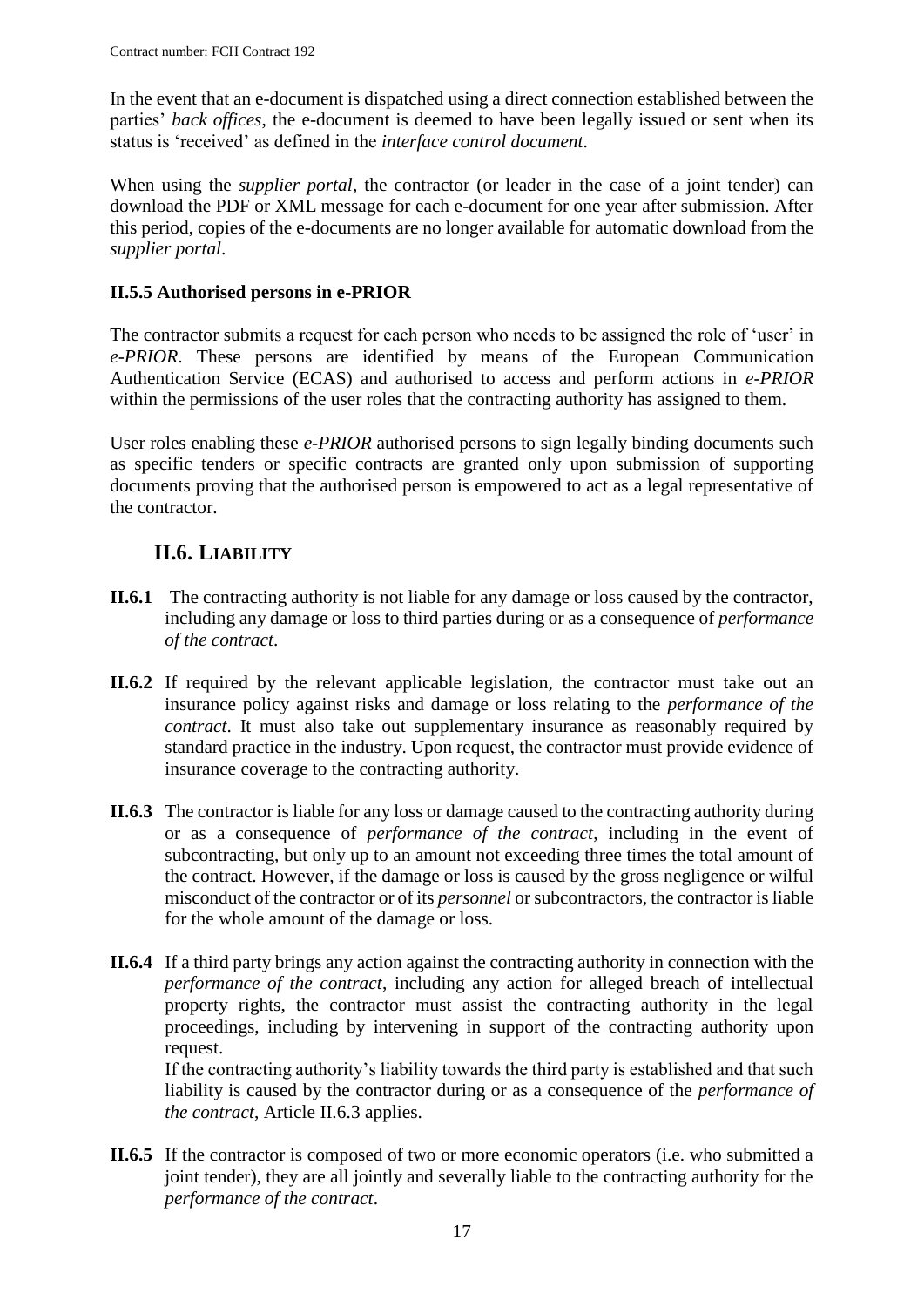**II.6.6** The contracting authority is not liable for any loss or damage caused to the contractor during or as a consequence of *performance of the contract*, unless the loss or damage was caused by wilful misconduct or gross negligence of the contracting authority.

#### **II.7. CONFLICT OF INTEREST AND PROFESSIONAL CONFLICTING INTERESTS**

- <span id="page-17-0"></span>**II.7.1** The contractor must take all the necessary measures to prevent any situation of *conflict of interest* or *professional conflicting interest.*
- **II.7.2** The contractor must *notify* the contracting authority in writing as soon as possible of any situation that could constitute a *conflict of interest* or a *professional conflicting interest* during the *performance of the contract*. The contractor must immediately take action to rectify the situation.

The contracting authority may do any of the following:

- (a) verify that the contractor's action is appropriate;
- (b) require the contractor to take further action within a specified deadline;
- **II.7.3** The contractor must pass on all the relevant obligations in writing to:
	- (a) its *personnel*;
	- (b) any natural person with the power to represent it or take decisions on its behalf;
	- (c) third parties involved in the *performance of the contract*, including subcontractors.

The contractor must also ensure that the persons referred to above are not placed in a situation which could give rise to conflicts of interest.

## **II.8. CONFIDENTIALITY**

- <span id="page-17-1"></span>**II.8.1** The contracting authority and the contractor must treat with confidentiality any information or documents, in any format, disclosed in writing or orally relating to the *performance of the contract* and identified in writing as confidential.
- **II.8.2** Each party must:
- (a) not use *confidential information or documents* for any purpose other than to perform its obligations under the contract without the prior written agreement of the other party;
- (b) ensure the protection of such *confidential information or documents* with the same level of protection as its own *confidential information* and in any case with due diligence;
- (c) not disclose, directly or indirectly, *confidential information or documents* to third parties without the prior written agreement of the other party.
- **II.8.3** The confidentiality obligations set out in this Article are binding on the contracting authority and the contractor during the *performance of the contract* and for as long as the information or documents remain confidential unless:
- (a) the disclosing party agrees to release the receiving party from the confidentiality obligation earlier;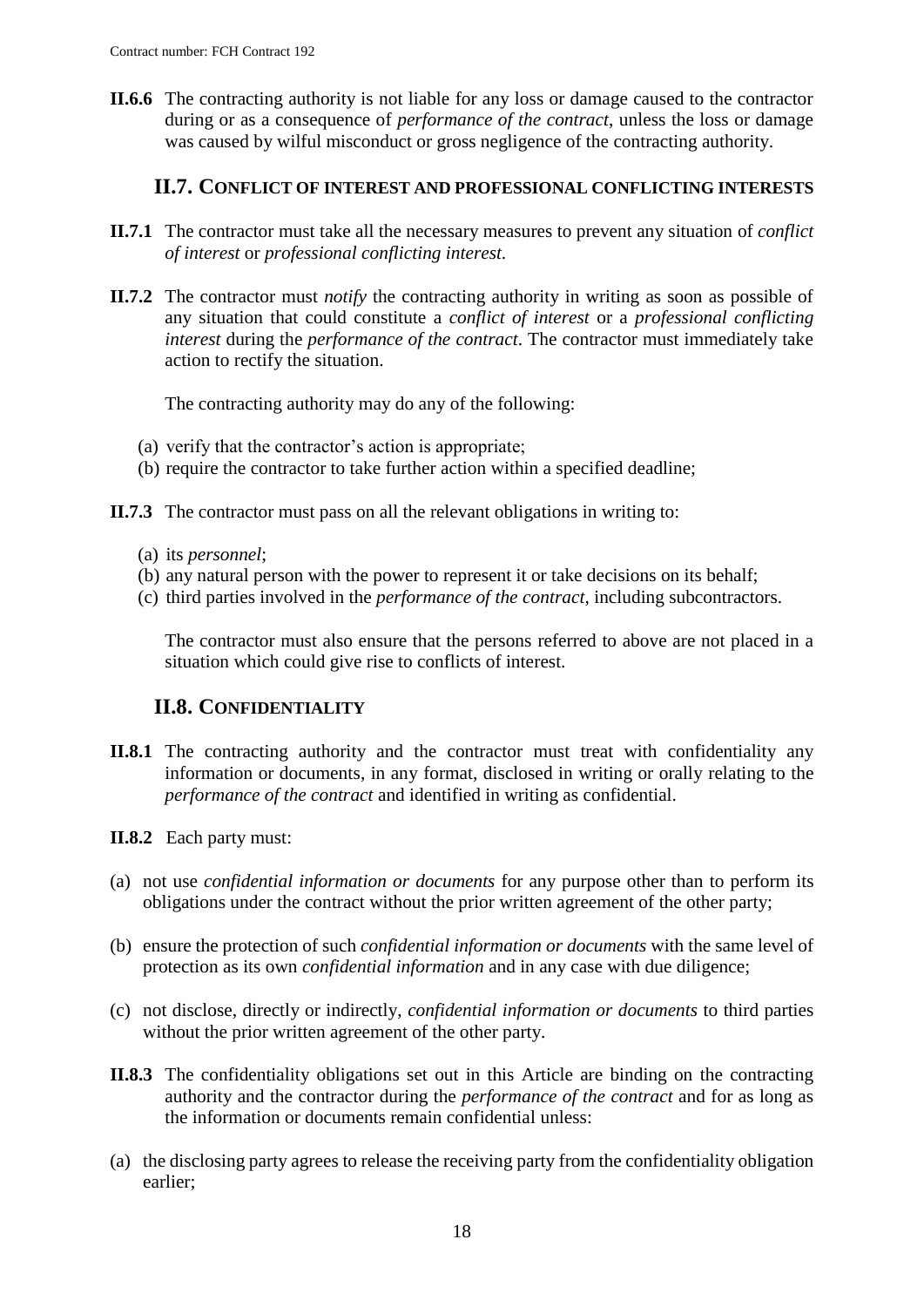- (b) the *confidential information or documents* become public through other means than a breach of the confidentiality obligation;
- (c) the applicable law requires the disclosure of the *confidential information or documents*.
- **II.8.4** The contractor must obtain from any natural person with the power to represent it or take decisions on its behalf, as well as from third parties involved in the *performance of the contract*, a commitment that they will comply with this Article. At the request of the contracting authority, the contractor must provide a document providing evidence of this commitment.

### **II.9. PROCESSING OF PERSONAL DATA**

- <span id="page-18-0"></span>**II.9.1** Any personal data included in the contract must be processed in accordance with Regulation (EC) No 45/2001 of the European Parliament and of the Council of 18 December 2000 on the protection of individuals with regard to the processing of personal data by the Community institutions and bodies and on the free movement of such data. Such data must be processed by the data controller solely for the purposes of the performance, management and monitoring of the contract. This does not affect its possible transmission to bodies entrusted with monitoring or inspection tasks in application of Union law.
- **II.9.2** The contractor has the right to access its personal data and the right to rectify any such data. The contractor should address any queries concerning the processing of its personal data to the data controller.
- **II.9.3** The contractor has right of recourse at any time to the European Data Protection Supervisor.
- **II.9.4** If the contract requires the contractor to process any personal data, the contractor may act only under the supervision of the data controller, in particular with regard to the purposes of the processing, the categories of data that may be processed, the recipients of the data and the means by which the data subject may exercise its rights
- **II.9.5** The contractor must grant *personnel* access to the data to the extent strictly necessary for the performance, management and monitoring of the contract.
- **II.9.6** The contractor must adopt appropriate technical and organisational security measures giving due regard to the risks inherent in the processing and to the nature of the personal data concerned in order to:
	- (a) prevent any unauthorised person from gaining access to computer systems processing personal data, and especially:
		- (i) unauthorised reading, copying, alteration or removal of storage media;

(ii) unauthorised data inputting, as well as any unauthorised disclosure, alteration or erasure of stored personal data;

(iii) unauthorised use of data-processing systems by means of data transmission facilities;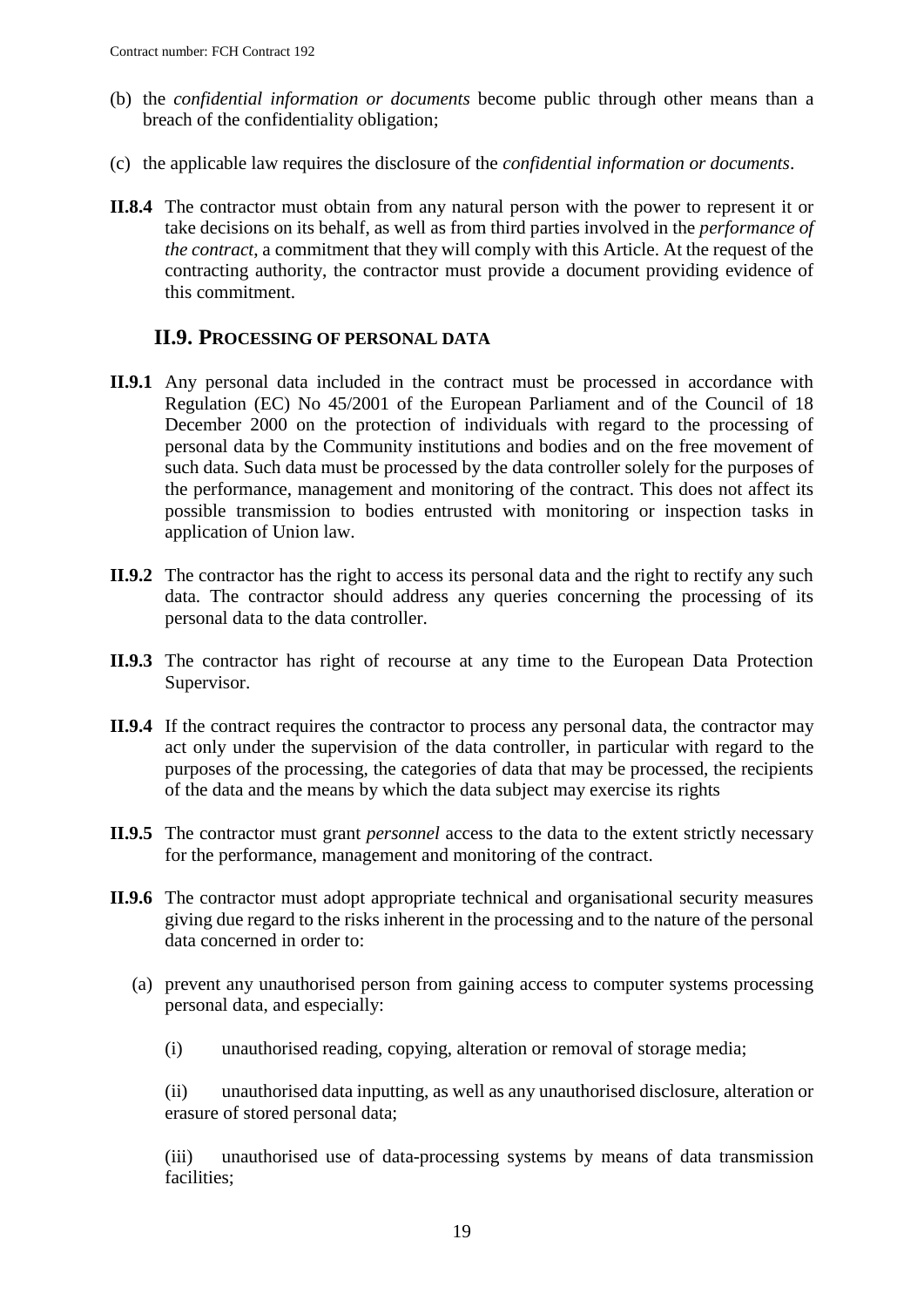- (b) ensure that authorised users of a data-processing system can access only the personal data to which their access right refers;
- (c) record which personal data have been communicated, when and to whom;
- (d) ensure that personal data being processed on behalf of third parties can be processed only in the manner prescribed by the contracting authority;
- (e) ensure that, during communication of personal data and transport of storage media, the data cannot be read, copied or erased without authorisation;
- (f) design its organisational structure in such a way that it meets data protection requirements.

### <span id="page-19-0"></span>**II.10. SUBCONTRACTING**

- **II.10.1** The contractor must not subcontract and have the contract performed by third parties beyond the third parties already mentioned in its tender without prior written authorisation from the contracting authority.
- **II.10.2** Even if the contracting authority authorises subcontracting, the contractor remains bound by its contractual obligations and is solely responsible for the *performance of this contract*.
- **II.10.3** The contractor must ensure that the subcontract does not affect the rights of the contracting authority under this contract, particularly those under Articles II.8, II.13 and II.24.
- **II.10.4** The contracting authority may request the contractor to replace a subcontractor found to be in a situation provided for in points (d) and (e) of Article II.18.1.

#### <span id="page-19-1"></span>**II.11. AMENDMENTS**

- **II.11.1** Any amendment to the contract must be made in writing before all contractual obligations have been fulfilled.
- **II.11.2** Any amendment must not make changes to the contract that might alter the initial conditions of the procurement procedure or result in unequal treatment of tenderers.

#### **II.12. ASSIGNMENT**

- <span id="page-19-2"></span>**II.12.1** The contractor must not assign the rights and obligations arising from the contract, including claims for payments or factoring, without prior written authorisation from the contracting authority. In such cases, the contractor must provide the contracting authority with the identity of the intended assignee.
- **II.12.2** Any right or obligation assigned by the contractor without authorisation is not enforceable against the contracting authority.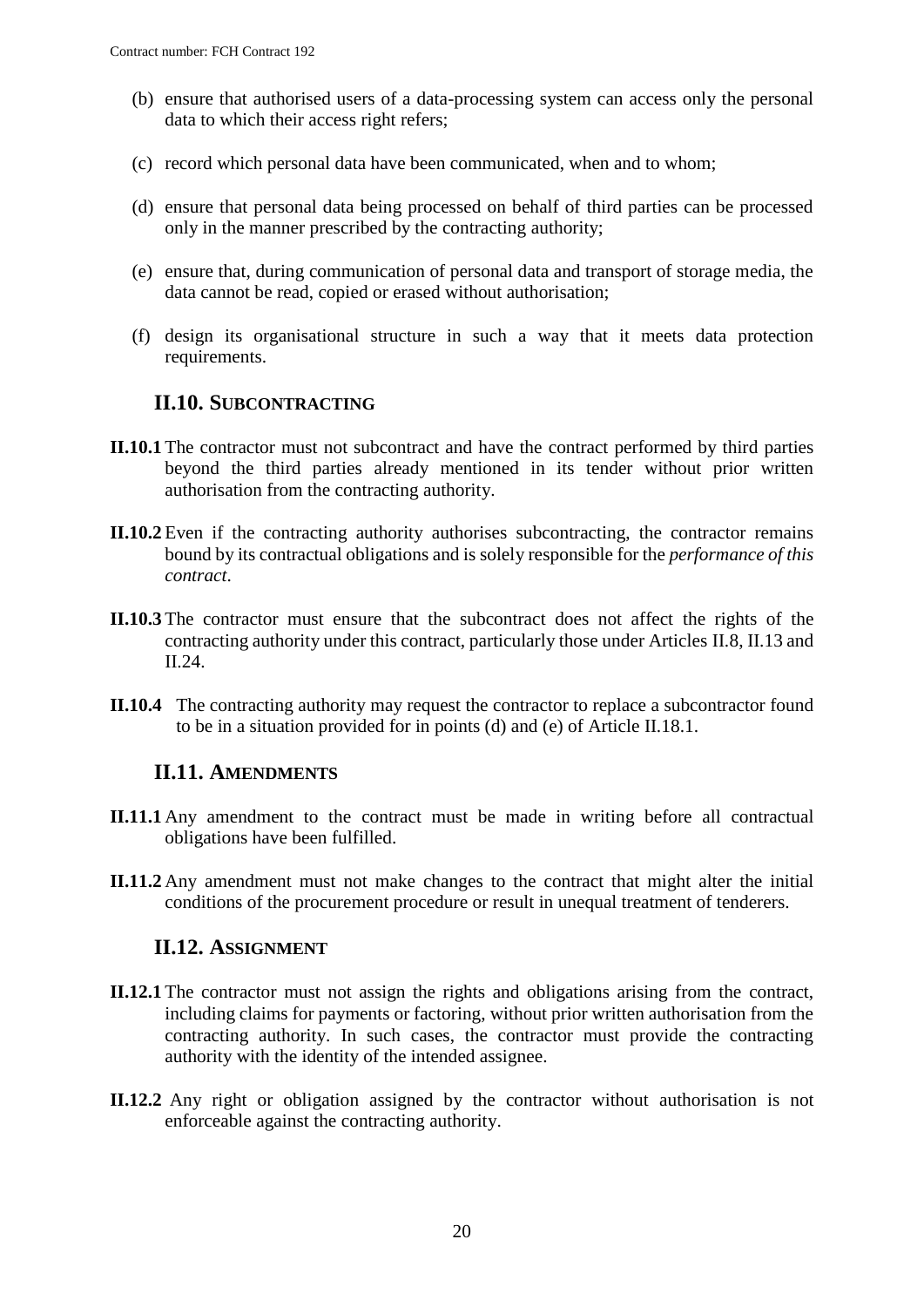## <span id="page-20-0"></span>**II.13. INTELLECTUAL PROPERTY RIGHTS**

## <span id="page-20-1"></span>**II.13.1. Ownership of the rights in the results**

The FCH 2 JU acquires irrevocably worldwide ownership of the *results* and of all intellectual property rights under the contract. The intellectual property rights so acquired include any rights, such as copyright and other intellectual or industrial property rights, to any of the *results* and to all technological solutions and information created or produced by the contractor or by its subcontractor in *performance of the contract*. The contracting authority may exploit and use the acquired rights as stipulated in this contract. The FCH 2 JU acquires all the rights from the moment the contracting authority approves the *results* delivered by the contractor. Such delivery and approval are deemed to constitute an effective assignment of rights from the contractor to the FCH 2 JU.

The payment of the price includes any fees payable to the contractor about the acquisition of ownership of rights by the FCH 2 JU including for all forms of exploitation and of use of the *results*.

#### **II.13.2. Licensing rights on pre-existing materials**

<span id="page-20-2"></span>Unless provided otherwise in the special conditions, the FCH 2 JU does not acquire ownership of *pre-existing rights* under this contract.

The contractor licenses the *pre-existing rights* on a royalty-free, non-exclusive and irrevocable basis to the FCH 2 JU, which may use the *pre-existing materials* for all the modes of exploitation set out in this contract. All *pre-existing rights* are licensed to the FCH 2 JU from the moment the *results* are delivered and approved by the contracting authority.

The licensing of *pre-existing rights* to the FCH 2 JU under this contract covers all territories worldwide and is valid for the duration of intellectual property rights protection.

The payment of the price as set out in the contract is deemed to also include any fees payable to the contractor in relation to the licensing of *pre-existing rights* to the FCH 2 JU, including for all forms of exploitation and of use of the *results*.

Where *performance of the contract* requires that the contractor uses *pre-existing materials* belonging to the contracting authority, the contracting authority may request that the contractor signs an adequate licence agreement. Such use by the contractor will not entail any transfer of rights to the contractor and is limited to the needs of this contract.

#### **II.13.3. Exclusive rights**

<span id="page-20-3"></span>The FCH 2 JU acquires the following exclusive rights:

- (a) reproduction: the right to authorise or prohibit direct or indirect, temporary or permanent reproduction of the *results* by any means (mechanical, digital or other) and in any form, in whole or in part;
- (b) communication to the public: the exclusive right to authorise or prohibit any display, performance or communication to the public, by wire or wireless means, including the making available to the public of the *results* in such a way that members of the public may access them from a place and at a time individually chosen by them; this right also includes the communication and broadcasting by cable or by satellite;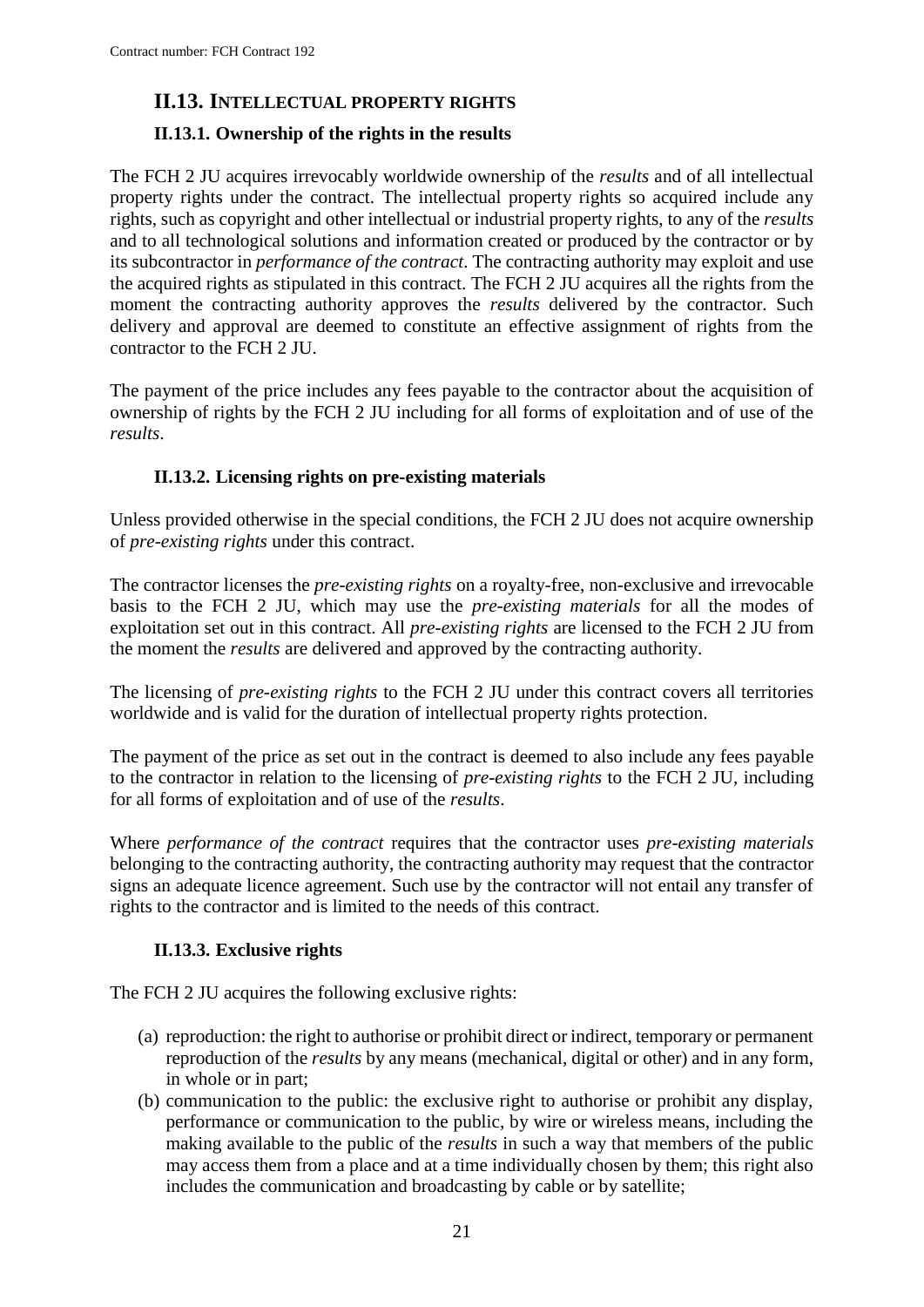- (c) distribution: the exclusive right to authorise or prohibit any form of distribution of *results* or copies of the *results* to the public, by sale or otherwise;
- (d) rental: the exclusive right to authorise or prohibit rental or lending of the *results* or of copies of the *results*;
- (e) adaptation: the exclusive right to authorise or prohibit any modification of the *results*;
- (f) translation: the exclusive right to authorise or prohibit any translation, adaptation, arrangement, creation of derivative works based on the *results*, and any other alteration of the *results*, subject to the respect of moral rights of authors, where applicable;
- (g) where the *results* are or include a database: the exclusive right to authorise or prohibit the extraction of all or a substantial part of the contents of the database to another medium by any means or in any form; and the exclusive right to authorise or prohibit the re-utilization of all or a substantial part of the contents of the database by the distribution of copies, by renting, by on-line or other forms of transmission;
- (h) where the *results* are or include a patentable subject-matter: the right to register them as a patent and to further exploit such patent to the fullest extent;
- (i) where the *results* are or include logos or subject-matter which could be registered as a trademark: the right to register such logo or subject-matter as a trademark and to further exploit and use it;
- (j) where the *results* are or include know-how: the right to use such know-how as is necessary to make use of the *results* to the full extent provided for by this contract, and the right to make it available to contractors or subcontractors acting on behalf of the contracting authority, subject to their signing of adequate confidentiality undertakings where necessary;
- (k) where the *results* are documents:
	- (i) the right to authorise the reuse of the documents in conformity with the Commission Decision of 12 December 2011 on the reuse of Commission documents (2011/833/EU), to the extent it is applicable and the documents fall within its scope and are not excluded by any of its provisions; for the sake of this provision, 'reuse' and 'document' have the meaning given to it by this Decision;
	- (ii) the right to store and archive the *results* in line with the document management rules applicable to the contracting authority, including digitisation or converting the format for preservation or new use purposes;
- (l) where the *results* are or incorporate software, including source code, object code and, where relevant, documentation, preparatory materials and manuals, in addition to the other rights mentioned in this Article:
	- (i) end-user rights, for all uses by the FCH 2 JU or by subcontractors which result from this contract and from the intention of the parties;
	- (ii) the rights to decompile or disassemble the software;
- (m)to the extent that the contractor may invoke moral rights, the right for the contracting authority, except where otherwise provided in this contract, to publish the *results* with or without mentioning the *creator*(s)' name(s), and the right to decide when and whether the *results* may be disclosed and published.

The contractor warrants that the exclusive rights and the modes of exploitation may be exercised by the FCH 2 JU on all parts of the *results*, be they created by the contractor or consisting of *pre-existing materials*.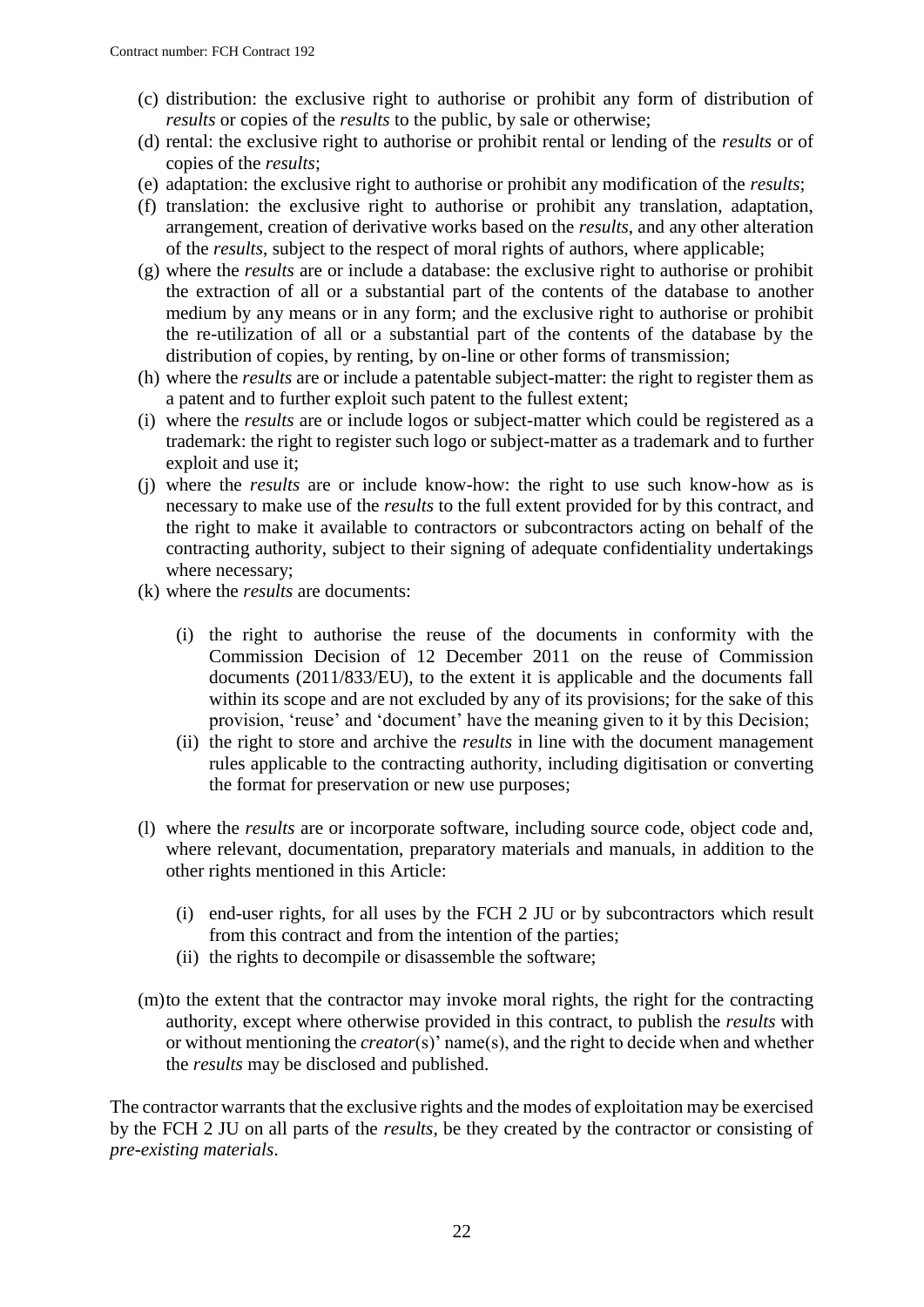Where *pre-existing materials* are inserted in the *results*, the contracting authority may accept reasonable restrictions impacting on the above list, provided that the said materials are easily identifiable and separable from the rest, that they do not correspond to substantial elements of the *results*, and that, should the need arise, satisfactory replacement solutions exist, at no additional costs to the contracting authority. In such case, the contractor will have to clearly inform the contracting authority before making such choice and the contracting authority has the right to refuse it.

## **II.13.4. Identification of pre-existing rights**

<span id="page-22-0"></span>When delivering the *results*, the contractor must warrant that, for any use that the contracting authority may envisage within the limits set in this contract, the *results* and the *pre-existing material* incorporated in the *results* are free of claims from *creators* or from any third parties and all the necessary *pre-existing rights* have been obtained or licensed.

To that effect, the contractor must establish a list of all *pre-existing rights* to the *results* of this contract or parts thereof, including identification of the rights' owners. If there are no *preexisting rights* to the *results*, the contractor must provide a declaration to that effect. The contractor must provide this list or declaration to the contracting authority together with the invoice for payment of the balance at the latest.

### **II.13.5. Evidence of granting of pre-existing rights**

<span id="page-22-1"></span>Upon request by the contracting authority, the contractor must provide evidence that it has the ownership or the right to use all the listed *pre-existing rights*, except for the rights owned or licensed by the FCH 2 JU. The contracting authority may request this evidence even after the end of this contract.

This evidence may refer, for example, to rights to: parts of other documents, images, graphs, fonts, tables, data, software, technical inventions, know-how, IT development tools, routines, subroutines or other programs ('background technology'), concepts, designs, installations or pieces of art, data, source or background materials or any other parts of external origin.

This evidence must include, as appropriate:

- (a) the name and version number of a software product;
- (b) the full identification of the work and its author, developer, *creator*, translator, data entry person, graphic designer, publisher, editor, photographer, producer;
- (c) a copy of the licence to use the product or of the agreement granting the relevant rights to the contractor or a reference to this licence;
- (d) a copy of the agreement or extract from the employment contract granting the relevant rights to the contractor where parts of the *results* were created by its *personnel*;
- (e) the text of the disclaimer notice if any.

Provision of evidence does not release the contractor from its responsibilities if it is found that it does not hold the necessary rights, regardless of when and by whom this fact is revealed.

The contractor also warrants that it possesses the relevant rights or powers to execute the transfer and that it has paid or has verified payment of all due fees including fees due to collecting societies, related to the final *results*.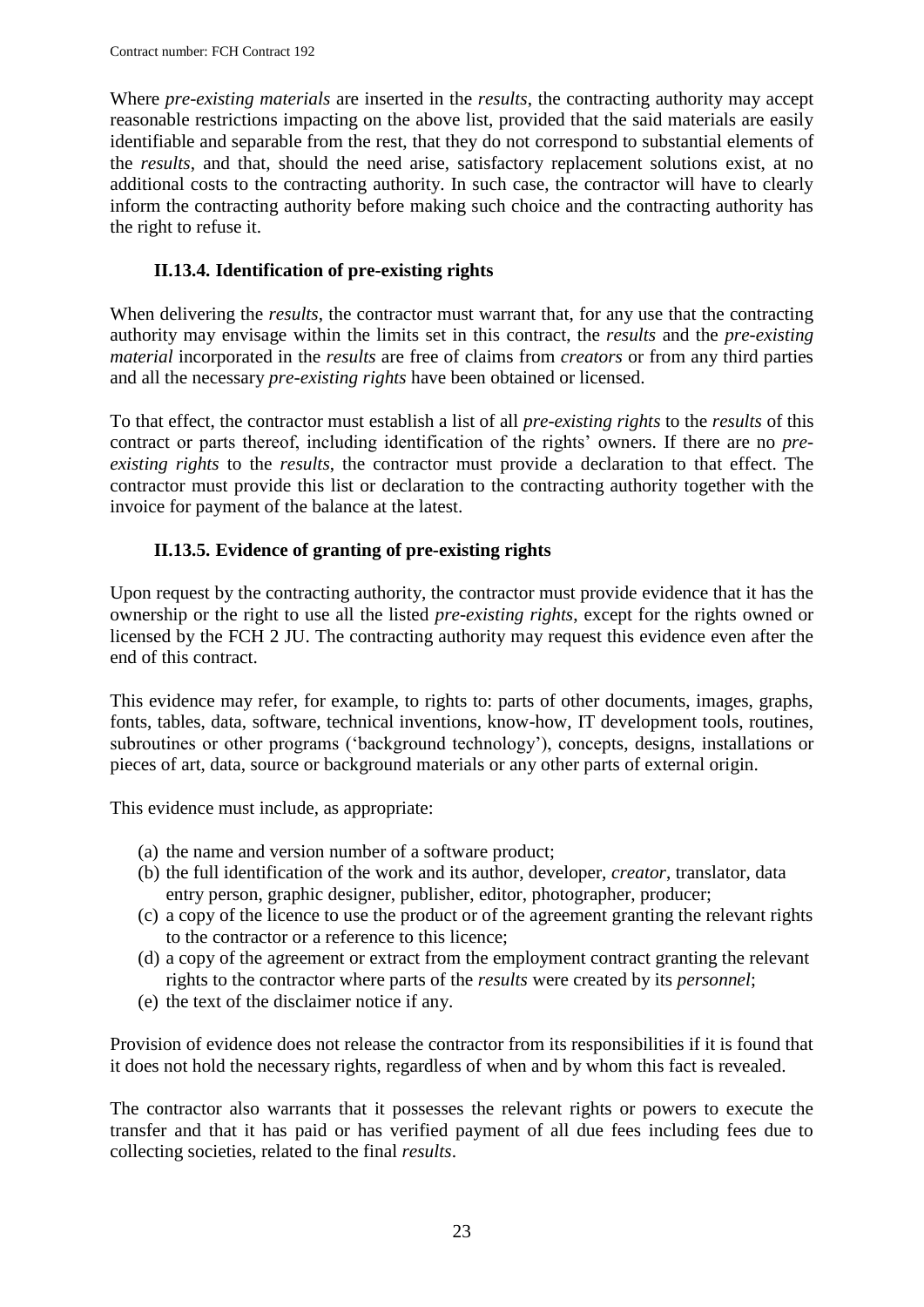## **II.13.6. Quotation of works in the result**

<span id="page-23-0"></span>In the *result*, the contractor must clearly point out all quotations of existing works. The complete reference should include as appropriate, the following: name of the author, title of the work, date and place of publication, date of creation, address of publication on the internet, number, volume and other information that allows the origin to be easily identified.

## **II.13.7. Moral rights of creators**

<span id="page-23-1"></span>By delivering the *results*, the contractor warrants that the *creators* will not object to the following on the basis of their moral rights under copyright:

- (a) that their names be mentioned or not mentioned when the *results* are presented to the public;
- (b) that the *results* be divulged or not after they have been delivered in their final version to the contracting authority;
- (c) that the *results* be adapted, provided that this is done in a manner which is not prejudicial to the *creator*'s honour or reputation.

If moral rights on parts of the *results* protected by copyright may exist, the contractor must obtain the consent of *creators* regarding the granting or waiver of the relevant moral rights in accordance with the applicable legal provisions and be ready to provide documentary evidence upon request.

### **II.13.8. Image rights and sound recordings**

<span id="page-23-2"></span>If natural persons appear in a *result* or their voice or any other private element is recorded in a recognisable manner, the contractor must obtain a statement by these persons (or, in the case of minors, by the persons exercising parental authority) giving their permission for the described use of their image, voice or private element and, on request, submit a copy of the permission to the contracting authority. The contractor must take the necessary measures to obtain such consent in accordance with the applicable legal provisions.

## **II.13.9. Copyright notice for pre-existing rights**

<span id="page-23-3"></span>When the contractor retains *pre-existing rights* on parts of the *results*, reference must be inserted to that effect when the *result* is used as set out in Article I.10.1, with the following disclaimer: *'© — year — Fuel Cells and Hydrogen 2 Joint Undertaking. All rights reserved. Certain parts are licensed under conditions to the Fuel Cells and Hydrogen 2 Joint Undertaking*', or with any other equivalent disclaimer as the contracting authority may consider best appropriate, or as the parties may agree on a case-by-case basis. This does not apply where inserting such reference would be impossible, notably for practical reasons.

#### **II.13.10. Visibility of Union funding and disclaimer**

<span id="page-23-4"></span>When making use of the *results*, the contractor must declare that they have been produced under a contract with the FCH 2 JU and that the opinions expressed are those of the contractor only and do not represent the contracting authority's official position. The contracting authority may waive this obligation in writing or provide the text of the disclaimer.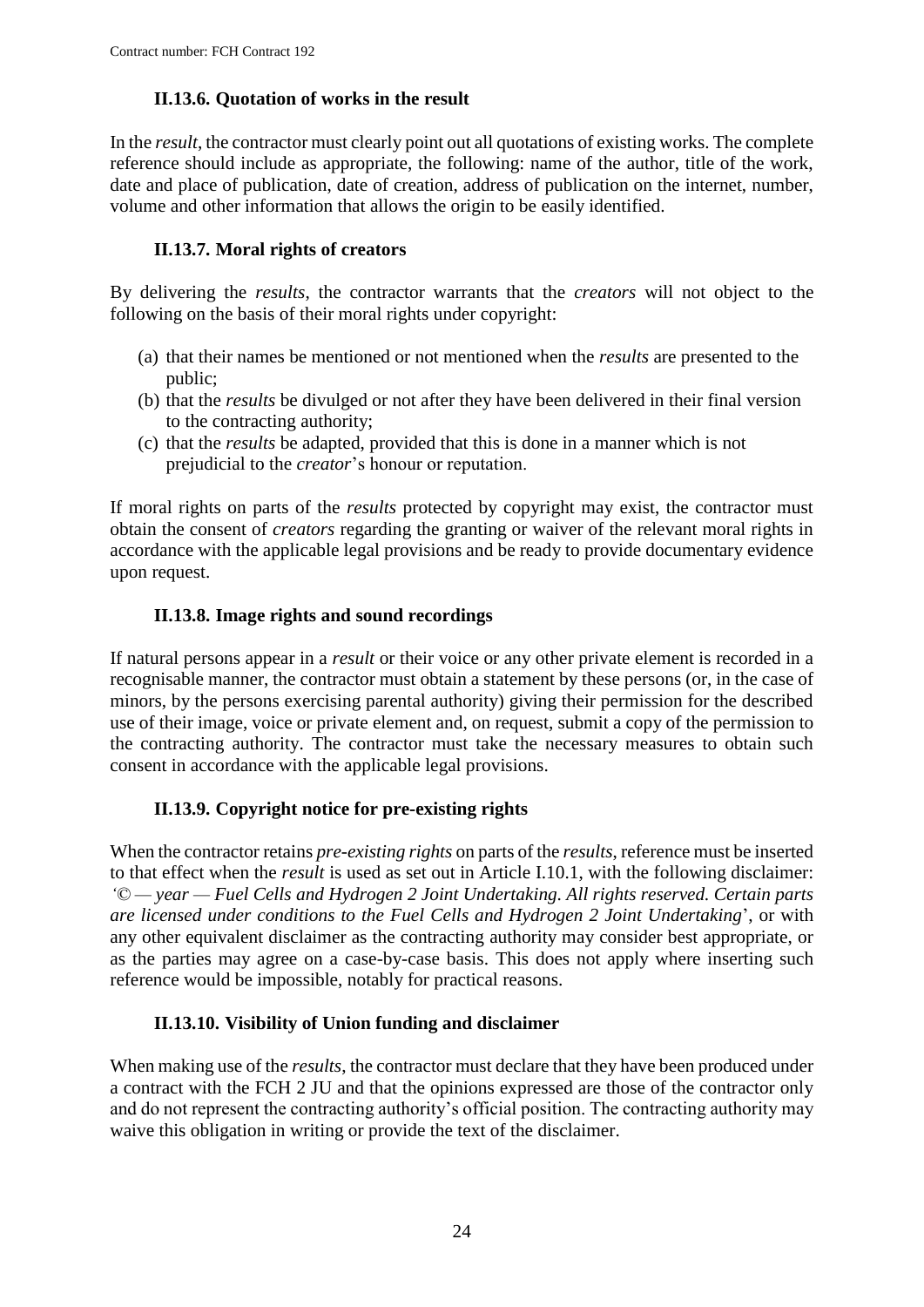## **II.14. FORCE MAJEURE**

- <span id="page-24-0"></span>**II.14.1** If a party is affected by *force majeure*, it must immediately *notify* the other party, stating the nature of the circumstances, their likely duration and foreseeable effects.
- **II.14.2** A party is not liable for any delay or failure to perform its obligations under the contract if that delay or failure is a *result* of *force majeure*. If the contractor is unable to fulfil its contractual obligations owing to *force majeure*, it has the right to remuneration only for the services actually provided.
- **II.14.3** The parties must take all necessary measures to limit any damage due to *force majeure.*

## <span id="page-24-1"></span>**II.15. LIQUIDATED DAMAGES**

### <span id="page-24-2"></span>**II.15.1. Delay in delivery**

If the contractor fails to perform its contractual obligations within the applicable time limits set out in this contract, the contracting authority may claim liquidated damages for each day of delay using the following formula:

0.3 x (*V/d)*

where

*V* is the price of the relevant purchase or deliverable or *result* or, failing that, the price specified in Article I.4.1;

*d* is the duration specified for delivery of the relevant purchase or deliverable or *result* or, failing that, the duration of *performance of the contract* specified in Article I.3.3 expressed in days.

Liquidated damages may be imposed together with a reduction in price under the conditions laid down in Article II.16.

## **II.15.2. Procedure**

<span id="page-24-3"></span>The contracting authority must *formally notify* the contractor of its intention to apply liquidated damages and the corresponding calculated amount.

The contractor has 30 days following the date of receipt to submit observations. Failing that, the decision becomes enforceable the day after the time limit for submitting observations has elapsed.

If the contractor submits observations, the contracting authority, taking into account the relevant observations, must *notify* the contractor:

(a) of the withdrawal of its intention to apply liquidated damages; or

(b) of its final decision to apply liquidated damages and the corresponding amount.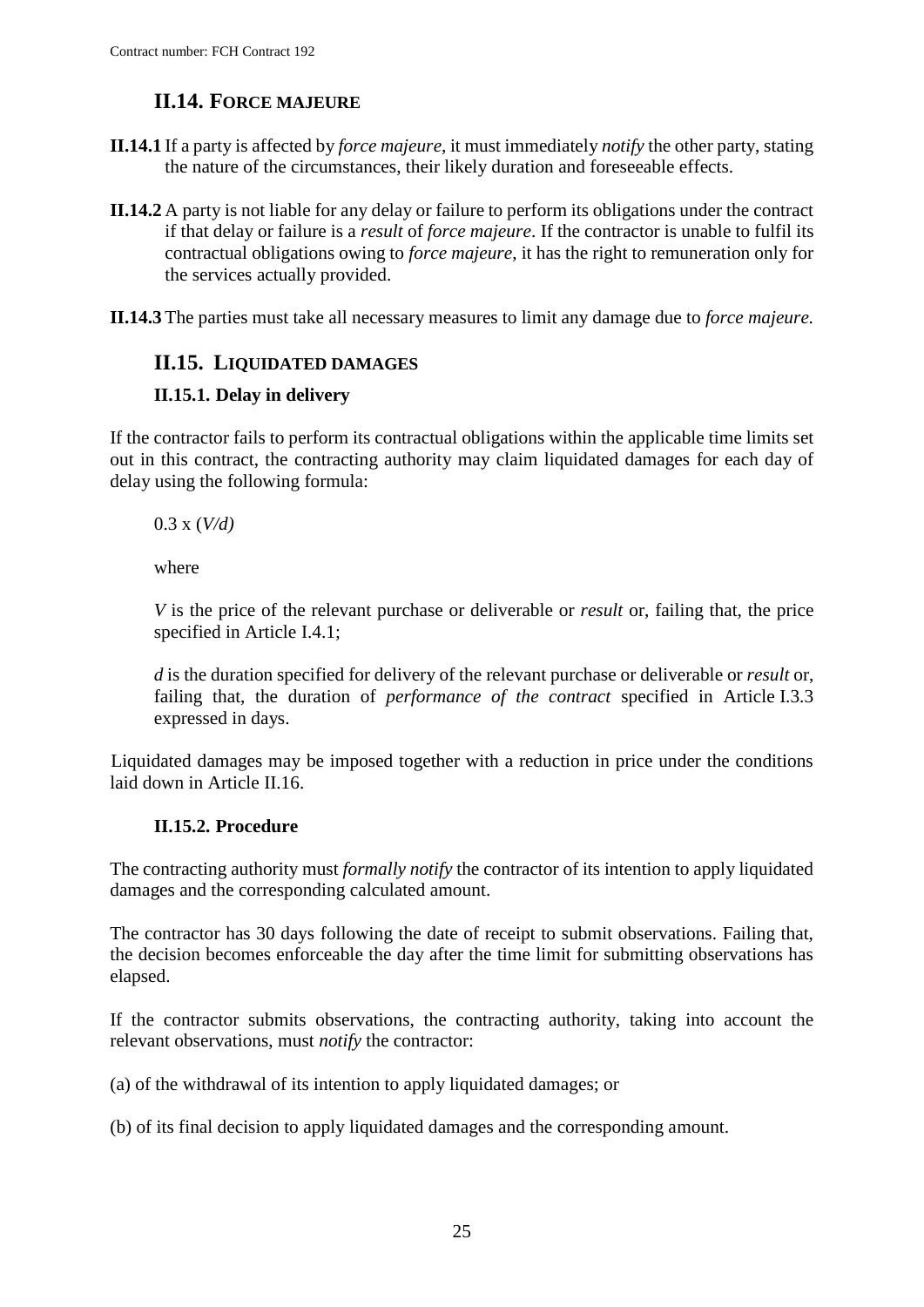## **II.15.3. Nature of liquidated damages**

<span id="page-25-0"></span>The parties expressly acknowledge and agree that any amount payable under this Article is not a penalty and represents a reasonable estimate of fair compensation for the damage incurred due to failure to provide the services within the applicable time limits set out in this contract.

## **II.15.4. Claims and liability**

<span id="page-25-1"></span>Any claim for liquidated damages does not affect the contractor's actual or potential liability or the contracting authority's rights under Article II.18.

## <span id="page-25-2"></span>**II.16. REDUCTION IN PRICE**

### <span id="page-25-3"></span>**II.16.1. Quality standards**

If the contractor fails to provide the service in accordance with the contract ('unperformed obligations') or if it fails to provide the service in accordance with the expected quality levels specified in the tender specifications ('low quality delivery'), the contracting authority may reduce or recover payments proportionally to the seriousness of the unperformed obligations or low quality delivery. This includes in particular cases where the contracting authority cannot approve a *result*, report or deliverable as defined in Article I.5 after the contractor has submitted the required additional information, correction or new version.

A reduction in price may be imposed together with liquidated damages under the conditions of Article II.15.

#### **II.16.2. Procedure**

<span id="page-25-4"></span>The contracting authority must *formally notify* the contractor of its intention to reduce payment and the corresponding calculated amount.

The contractor has 30 days following the date of receipt to submit observations. Failing that, the decision becomes enforceable the day after the time limit for submitting observations has elapsed.

If the contractor submits observations, the contracting authority, taking into account the relevant observations, must *notify* the contractor:

(a) of the withdrawal of its intention to reduce payment; or

<span id="page-25-5"></span>(b) of its final decision to reduce payment and the corresponding amount.

#### **II.16.3. Claims and liability**

Any reduction in price does not affect the contractor's actual or potential liability or the contracting authority's rights under Article II.18.

## <span id="page-25-6"></span>**II.17. SUSPENSION OF THE PERFORMANCE OF THE CONTRACT**

#### <span id="page-25-7"></span>**II.17.1. Suspension by the contractor**

If the contractor is affected by *force majeure*, it may suspend the *performance of the contract*. The contractor must immediately *notify* the contracting authority of the suspension. The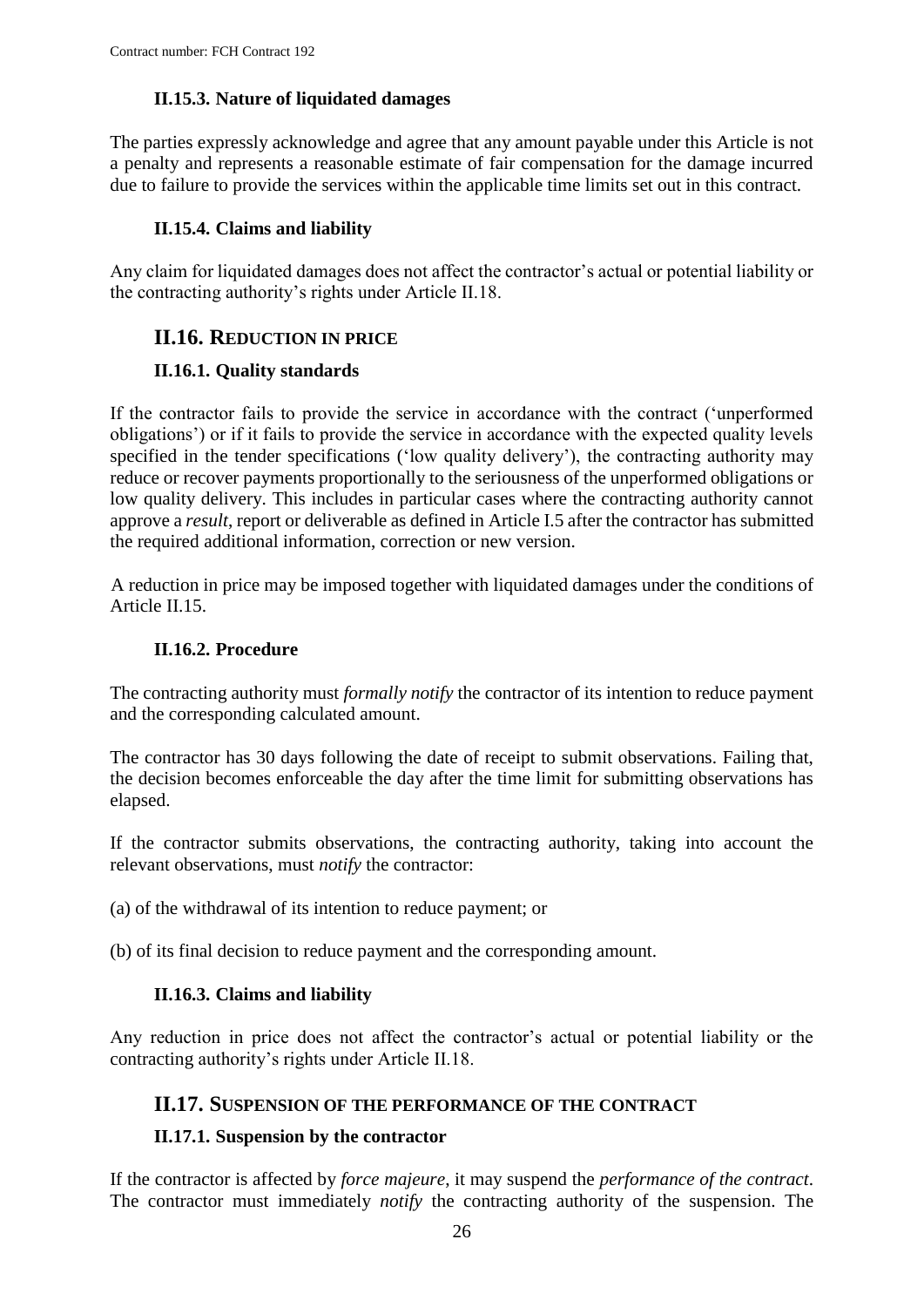*notification* must include a description of the *force majeure* and state when the contractor expects to resume the *performance of the contract*.

The contractor must *notify* the contracting authority as soon as it is able to resume *performance of the contract*, unless the contracting authority has already terminated the contract.

## **II.17.2. Suspension by the contracting authority**

<span id="page-26-0"></span>The contracting authority may suspend the *performance of the contract* or any part of it:

(a) if the procedure for awarding the contract or the *performance of the contract* proves to have been subject to *substantial errors, irregularities or fraud*;

(b) in order to verify whether the presumed *substantial errors, irregularities or fraud* actually occurred.

The contracting authority must *formally notify* the contractor of the suspension. Suspension takes effect on the date of *formal notification*, or at a later date if the *formal notification* so provides.

The contracting authority must *notify* the contractor as soon as possible whether:

(a) it is lifting the suspension; or

 $\overline{a}$ 

(b) it intends to terminate the contract under Article II.18.1(f) or (j).

<span id="page-26-1"></span>The contractor is not entitled to compensation for suspension of any part of the contract.

## **II.18. TERMINATION OF THE CONTRACT**

#### <span id="page-26-2"></span>**II.18.1. Grounds for termination by the contracting authority**

The contracting authority may terminate the contract in the following circumstances:

- (a) if provision of the services under the contract has not actually started within 15 days of the scheduled date and the contracting authority considers the new date proposed, if any, unacceptable, taking into account Article II.11.2;
- (b) if the contractor is unable, through its own fault, to obtain any permit or licence required for *performance of the contract*;
- (c) if the contractor does not perform the contract in accordance with the tender specifications or is in breach of another substantial contractual obligation.
- (d) if the contractor or any person that assumes unlimited liability for the debts of the contractor is in one of the situations provided for in points (a) and (b) of Article 106(1) of the Financial Regulation<sup>3</sup>;
- (e) if the contractor or any *related person* is subject to any of the situations provided for in points (c) to (f) of Article 106(1) or to Article 106(2) of the Financial Regulation.
- (f) if the procedure for awarding the contract or the *performance of the contract* prove to have been subject to *substantial errors*, *irregularities* or *fraud*;

 $3$  Regulation (EU, EURATOM) No 966/2012 on the financial rules applicable to the general budget of the Union, as amended [http://eur-lex.europa.eu/legal](http://eur-lex.europa.eu/legal-content/EN/TXT/?uri=celex:32012R0966)[content/EN/TXT/?uri=celex:32012R0966](http://eur-lex.europa.eu/legal-content/EN/TXT/?uri=celex:32012R0966)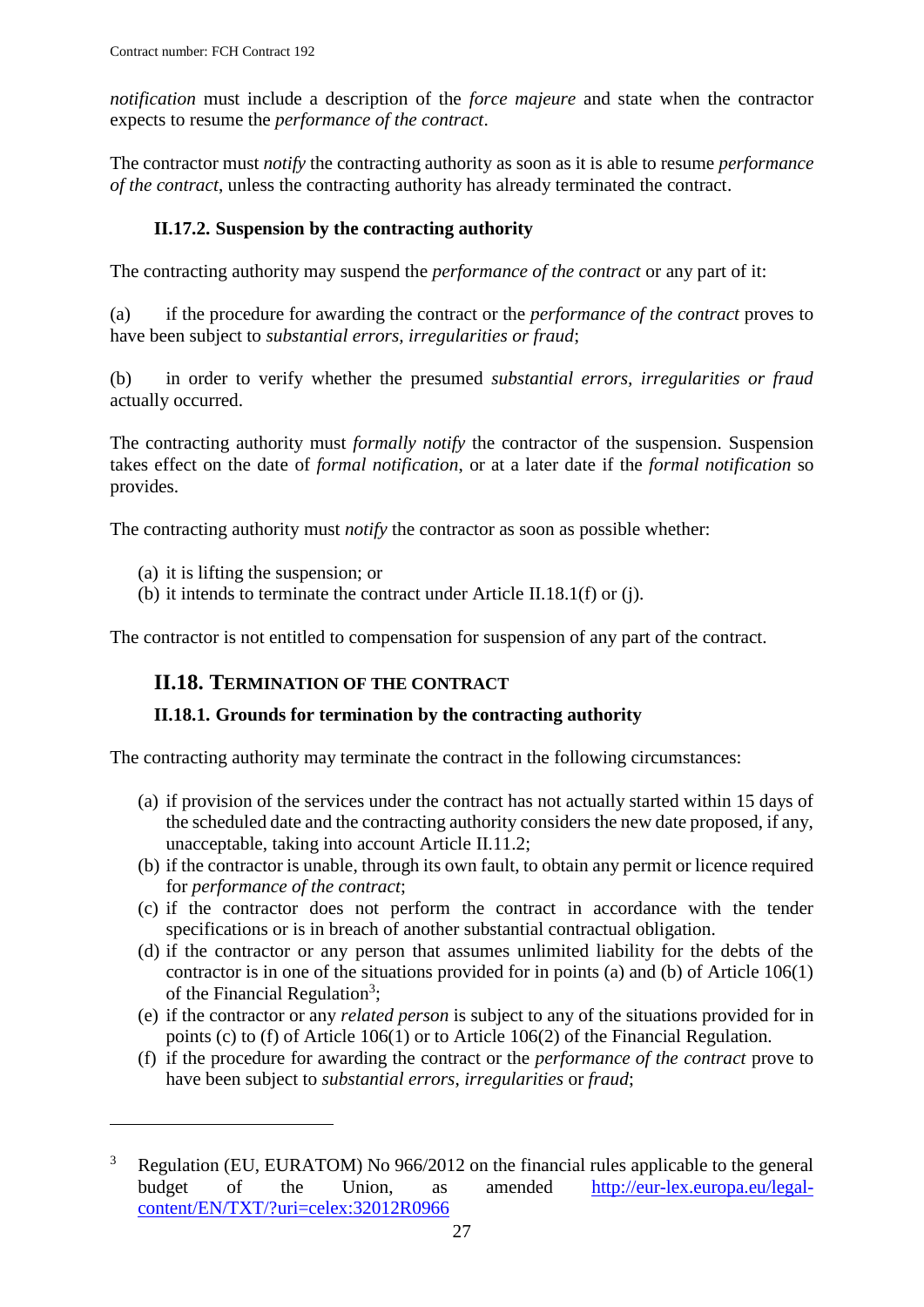- (g) if the contractor does not comply with applicable obligations under environmental, social and labour law established by Union law, national law, collective agreements or by the international environmental, social and labour law provisions listed in Annex X to Directive 2014/24/EU;
- (h) if the contractor is in a situation that could constitute a *conflict of interest* or a *professional conflicting interest* as referred to in Article II.7;
- (i) if a change to the contractor's legal, financial, technical, organisational or ownership situation is likely to substantially affect the *performance of the contract* or substantially modify the conditions under which the contract was initially awarded;
- (j) in the event of *force majeure*, where either resuming implementation is impossible or the necessary ensuing amendments to the contract would mean that the tender specifications are no longer fulfilled or result in unequal treatment of tenderers or contractors;

#### **II.18.2. Grounds for termination by the contractor**

<span id="page-27-0"></span>The contractor may terminate the contract if:

- (a) it has evidence that the contracting authority has committed *substantial errors*, *irregularities* or *fraud* in the procedure for awarding the contract or the *performance of the contract*;
- (b) the contracting authority fails to comply with its obligations, in particular the obligation to provide the information needed for the contractor to perform the contract as provided for in the tender specifications.

#### **II.18.3. Procedure for termination**

<span id="page-27-1"></span>A party must *formally notify* the other party of its intention to terminate the contract and the grounds for termination.

The other party has 30 days following the date of receipt to submit observations, including the measures it has taken to continue fulfilling its contractual obligations. Failing that, the decision to terminate becomes enforceable the day after the time limit for submitting observations has elapsed.

If the other party submits observations, the party intending to terminate must *formally notify* it either of the withdrawal of its intention to terminate or of its final decision to terminate.

In the cases referred to in points (a) to (d) and (g) to (i) of Article II.18.1 and in Article II.18.2, the date on which the termination takes effect must be specified in the *formal notification*.

In the cases referred to in points (e), (f) and (j) of Article II.18.1, the termination takes effect on the day following the date on which the contractor receives *notification* of termination.

In addition, at the request of the contracting authority and regardless of the grounds for termination, the contractor must provide all necessary assistance, including information, documents and files, to allow the contracting authority to complete, continue or transfer the services to a new contractor or internally, without interruption or adverse effect on the quality or continuity of the services. The parties may agree to draw up a transition plan detailing the contractor's assistance unless such plan is already detailed in other contractual documents or in the tender specifications. The contractor must provide such assistance at no additional cost, except if it can demonstrate that it requires substantial additional resources or means, in which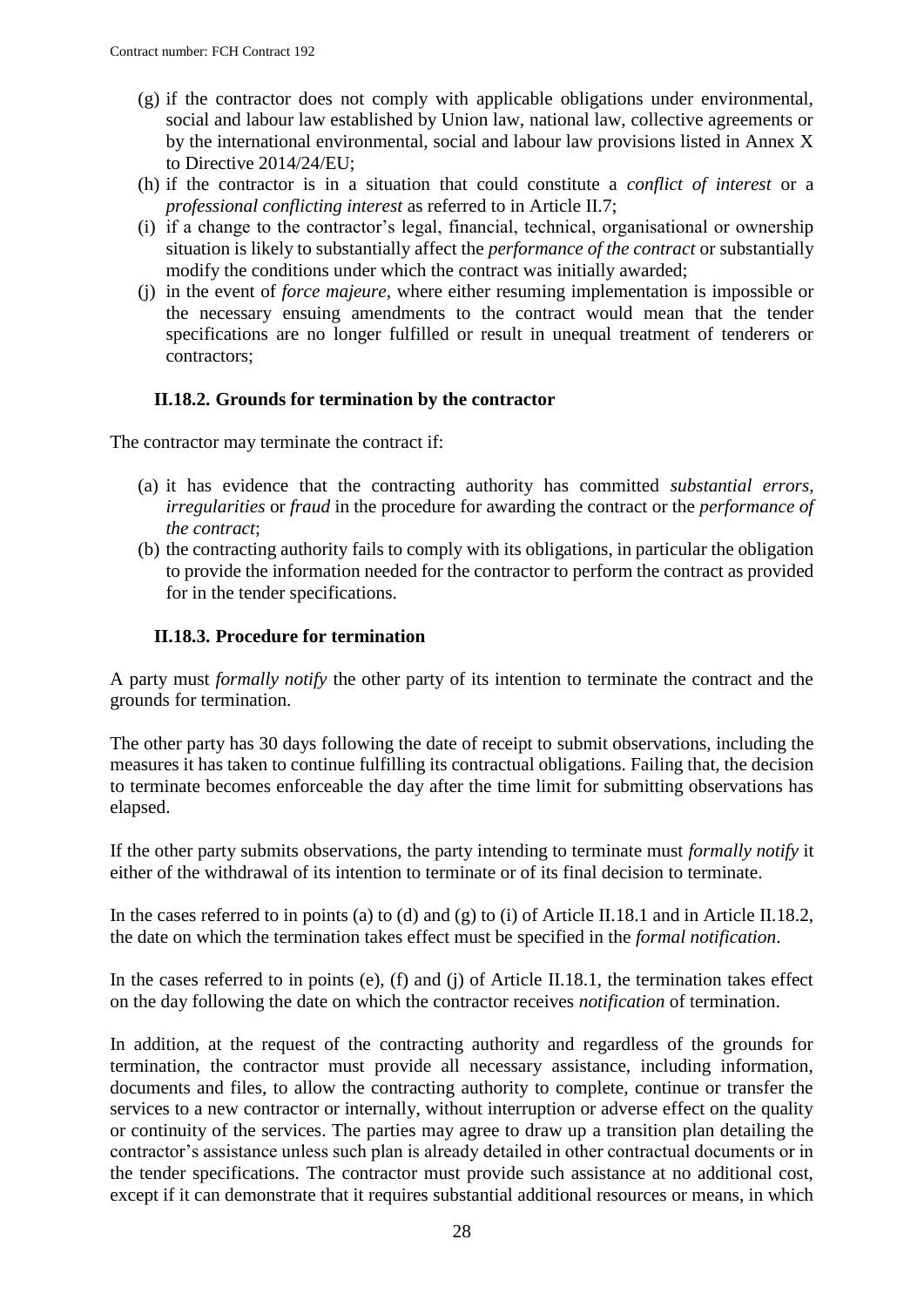case it must provide an estimate of the costs involved and the parties will negotiate an arrangement in good faith.

#### **II.18.4. Effects of termination**

<span id="page-28-0"></span>The contractor is liable for damage incurred by the contracting authority as a result of the termination of the contract including the cost of appointing another contractor to provide or complete the services, unless the damage was caused by the situation specified in Article II.18.1 (j) or in Article II.18.2. The contracting authority may claim compensation for such damage.

The contractor is not entitled to compensation for any loss resulting from the termination of the contract, including loss of anticipated profits, unless the loss was caused by the situation specified in Article II.18.2.

The contractor must take all appropriate measures to minimise costs, prevent damage and cancel or reduce its commitments.

Within 60 days of the date of termination, the contractor must submit any report, deliverable or *result* and any invoice required for services that were provided before the date of termination.

In the case of joint tenders, the contracting authority may terminate the contract with each member of the group separately on the basis of points (d), (e) or (g) of Article II.18.1, under the conditions set out in Article II.11.2.

### <span id="page-28-1"></span>**II.19. INVOICES, VALUE ADDED TAX AND E-INVOICING**

#### <span id="page-28-2"></span>**II.19.1. Invoices and value added tax**

Invoices must contain the contractor's (or leader's in the case of a joint tender) identification data, the amount, the currency and the date, as well as the contract reference.

Invoices must indicate the place of taxation of the contractor (or leader in the case of a joint tender) for value added tax (VAT) purposes and must specify separately amounts not including VAT and amounts including VAT.

The contracting authority is exempt from all taxes and duties, including VAT, in accordance with Articles 3 and 4 of the Protocol on the privileges and immunities of the European Union.

The contractor (or leader in the case of a joint tender) must complete the necessary formalities with the relevant authorities to ensure that the supplies and services required for *performance of the contract* are exempt from taxes and duties, including VAT.

#### **II.19.2. E-invoicing**

<span id="page-28-3"></span>If provided for in the special conditions, the contractor (or leader in the case of a joint tender) submits invoices in electronic format if the conditions regarding electronic signature specified by Directive 2006/112/EC on VAT are fulfilled, i.e. using a qualified electronic signature or through electronic data interchange.

Reception of invoices by standard format (pdf) or email is not accepted.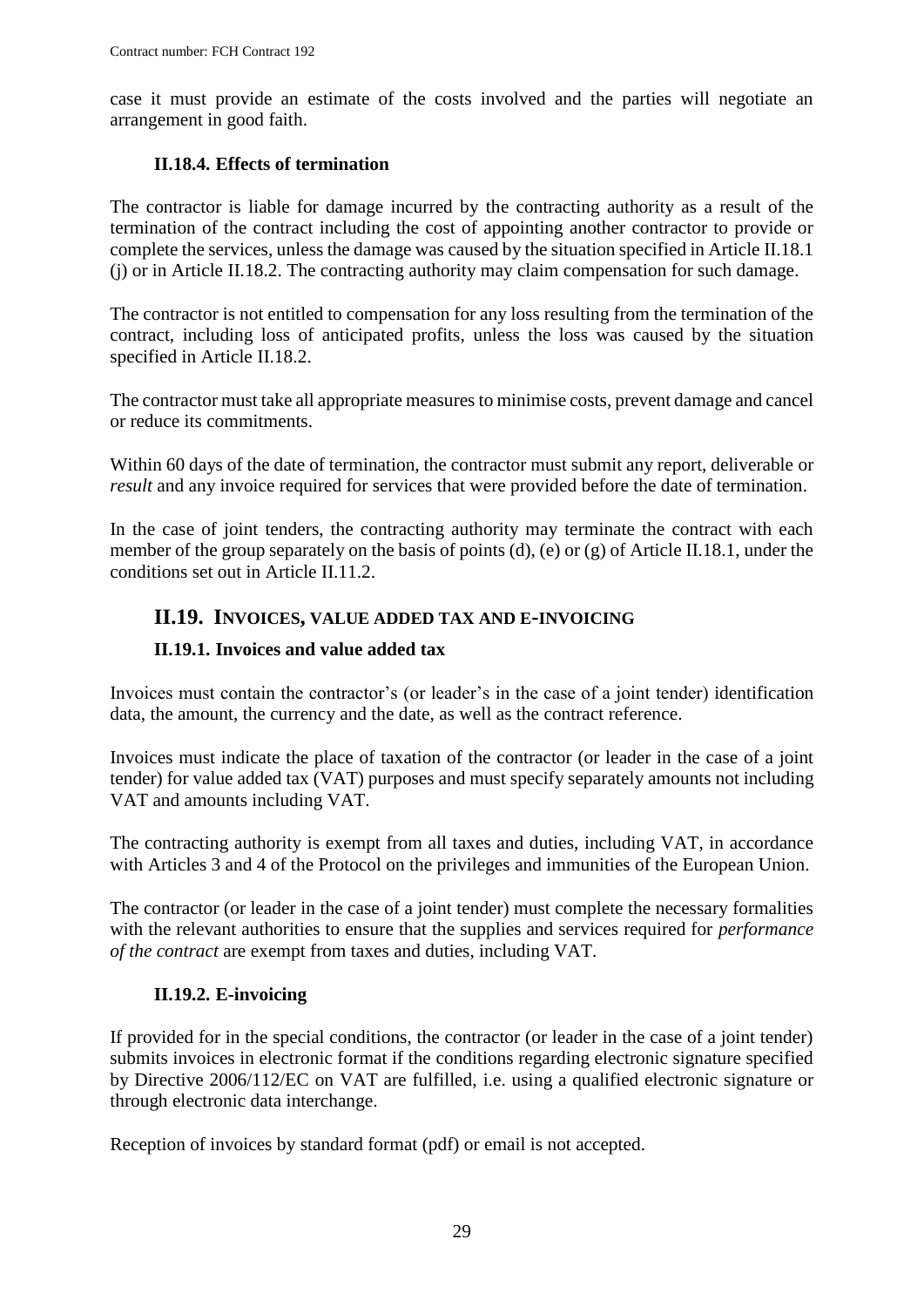## **II.20. PRICE REVISION**

<span id="page-29-0"></span>If a price revision index is provided in Article I.4.2, this Article applies to it.

Prices are fixed and not subject to revision during the first year of the contract.

At the beginning of the second and every following year of the contract, each price may be revised upwards or downwards at the request of one of the parties.

A party may request a price revision in writing no later than three months before the anniversary date of entry into force of the contract. The other party must acknowledge the request within 14 days of receipt.

At the anniversary date, the contracting authority must communicate the final index for the month in which the request was received, or failing that, the last provisional index available for that month. The contractor establishes the new price on this basis and communicates it as soon as possible to the contracting authority for verification.

The price revision is calculated using the following formula:

Ir  $Pr = PoX$  (--) Io where:  $Pr = \text{revised price};$ 

 $Po = price$  in the tender;

 $I_0$  = index for the month in which the contract enters into force;

 $Ir = index$  for the month in which the request to revise prices is received.

## <span id="page-29-1"></span>**II.21. PAYMENTS AND GUARANTEES**

## <span id="page-29-2"></span>**II.21.1. Date of payment**

Payments are deemed to be effected on the date when they are debited to the contracting authority's account.

## **II.21.2. Currency**

<span id="page-29-4"></span><span id="page-29-3"></span>Payments are made in euros or in the currency provided for in Article I.7.

## **II.21.3. Conversion**

The contracting authority makes any conversion between the euro and another currency at the daily euro exchange rate published in the Official Journal of the European Union, or failing that, at the monthly accounting exchange rate, as established by the European Commission and published on the website indicated below, applicable on the day when it issues the payment order.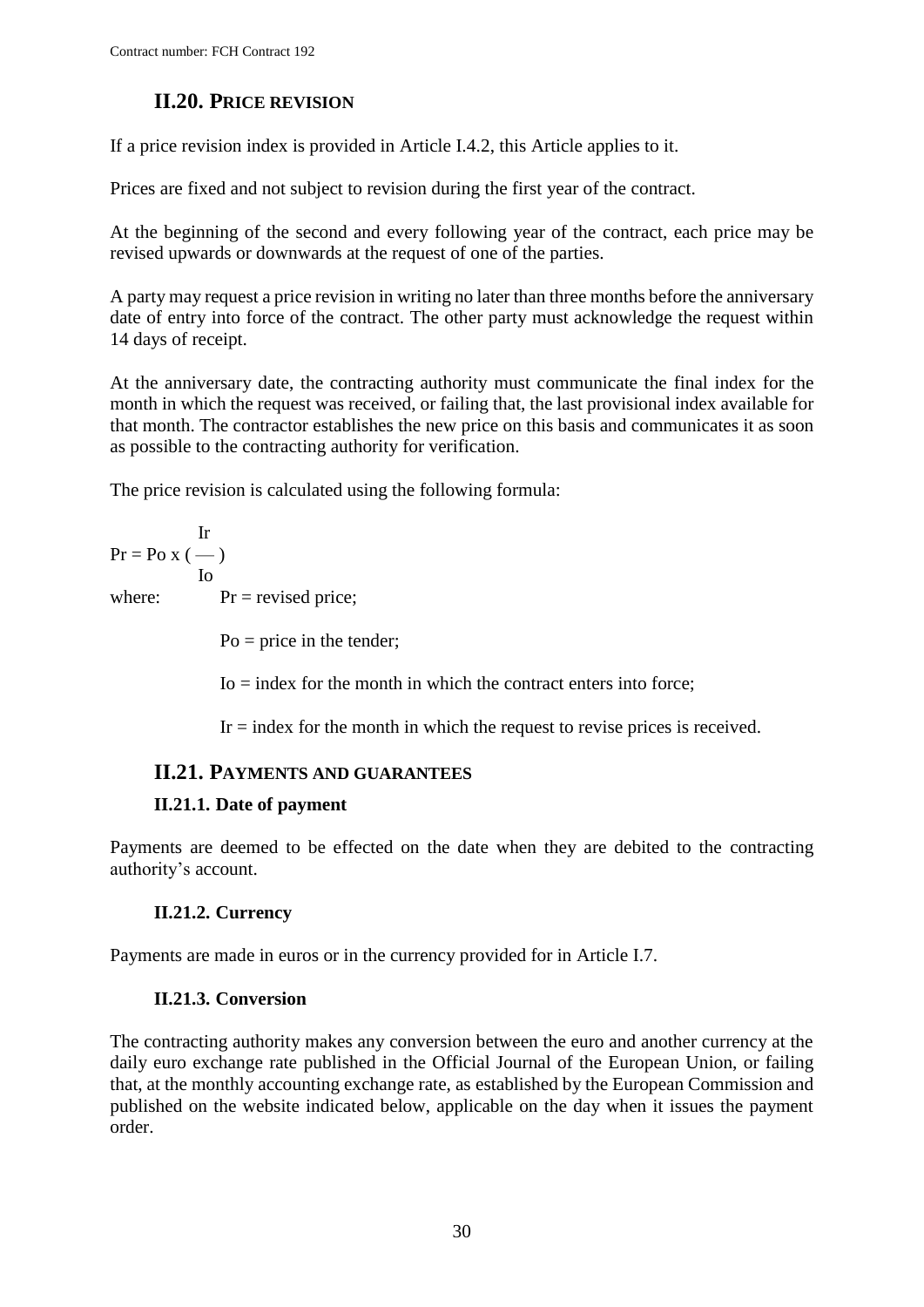The contractor makes any conversion between the euro and another currency at the monthly accounting exchange rate, established by the Commission and published on the website indicated below, applicable on the date of the invoice.

<span id="page-30-0"></span>[http://ec.europa.eu/budget/contracts\\_grants/info\\_contracts/inforeuro/inforeuro\\_en.cfm](http://ec.europa.eu/budget/contracts_grants/info_contracts/inforeuro/inforeuro_en.cfm)

#### **II.21.4. Costs of transfer**

The costs of the transfer are borne as follows:

- (a) the contracting authority bears the costs of dispatch charged by its bank;
- (b) the contractor bears the costs of receipt charged by its bank;
- (c) the party causing repetition of the transfer bears the costs for repeated transfer.

#### **II.21.5. Pre-financing, performance and money retention guarantees**

<span id="page-30-1"></span>If, as provided for in Articles I.5 or I.6*,* a financial guarantee is required for the payment of prefinancing, as performance guarantee or as retention money guarantee, it must fulfil the following conditions:

- (a) the financial guarantee is provided by a bank or a financial institution approved by the contracting authority or, at the request of the contractor and with the agreement of the contracting authority, by a third party;
- (b) the guarantor stands as first-call guarantor and does not require the contracting authority to have recourse against the principal debtor (the contractor).

The contractor bears the cost of providing such guarantee.

Pre-financing guarantees must remain in force until the pre-financing is cleared against interim payments or payment of the balance. Where the payment of the balance takes the form of a debit note, the pre-financing guarantee must remain in force for three months after the debit note is sent to the contractor. The contracting authority must release the guarantee within the following month.

Performance guarantees cover compliance with substantial contractual obligations until the contracting authority has given its final approval for the service. The performance guarantee must not exceed 10 % of the total price of the contract. The contracting authority must release the guarantee fully after final approval of the service, as provided for in the contract.

Retention money guarantees cover full delivery of the service in accordance with the contract including during the contract liability period and until its final approval by the contracting authority. The retention money guarantee must not exceed 10 % of the total price of the contract. The contracting authority must release the guarantee after the expiry of the contract liability period as provided for in the contract.

The contracting authority must not request a retention money guarantee where it has requested a performance guarantee.

#### **II.21.6. Interim payments and payment of the balance**

<span id="page-30-2"></span>The contractor (or leader in the case of a joint tender) must send an invoice for interim payment, as provided for in Article I.5 or in the tender specifications.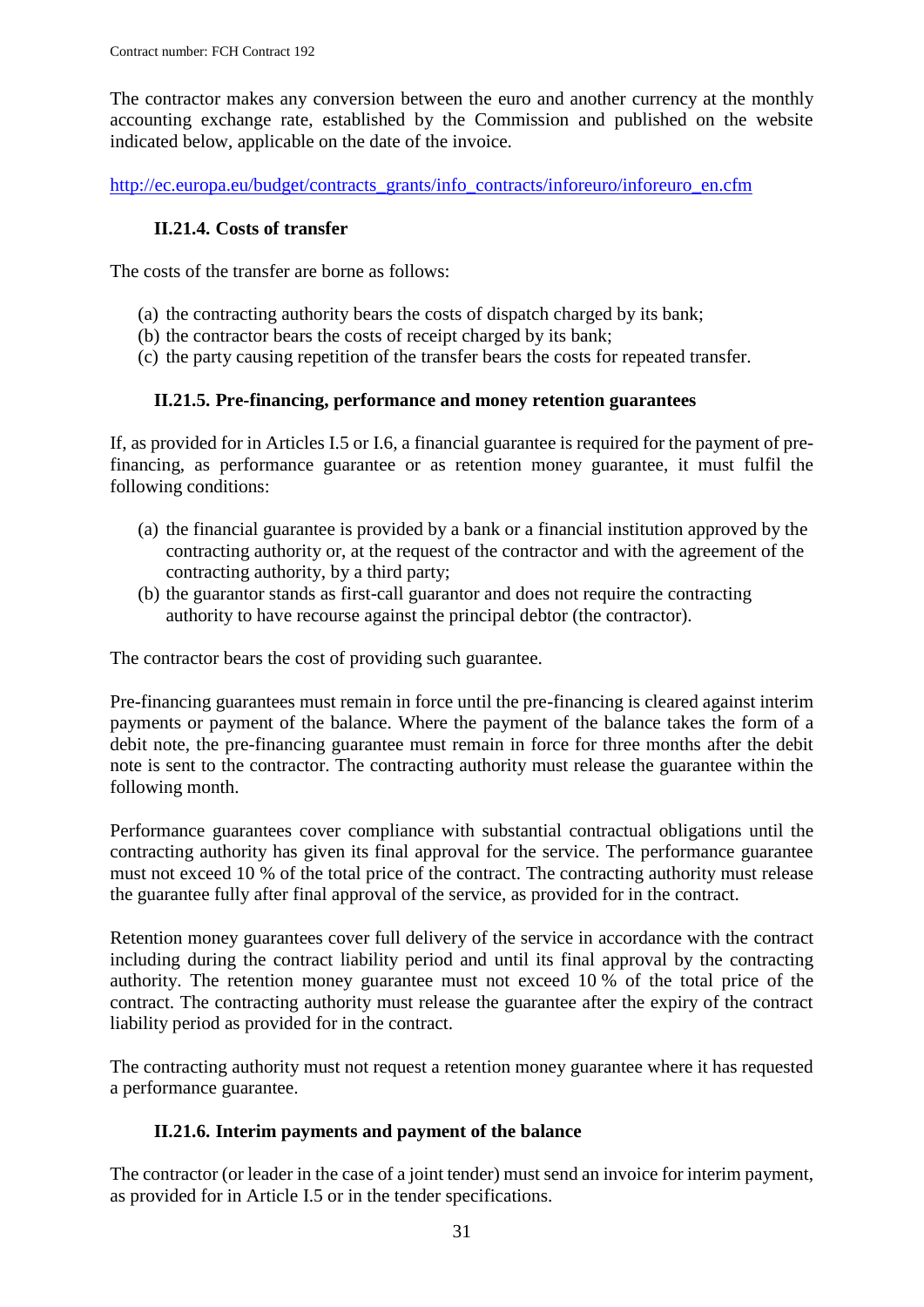The contractor (or leader in the case of a joint tender) must send an invoice for payment of the balance within 60 days of the end of the period of provision of the services, as provided for in Article I.5 or in the tender specifications.

Payment of the invoice and approval of documents does not imply recognition of the regularity, authenticity, completeness and correctness of the declarations and information they contain.

<span id="page-31-0"></span>Payment of the balance may take the form of recovery.

### **II.21.7. Suspension of the time allowed for payment**

The contracting authority may suspend the payment periods specified in Article I.5 at any time by *notifying* the contractor (or leader in the case of a joint tender) that its invoice cannot be processed. The reasons the contracting authority may cite for not being able to process an invoice are:

- (a) because it does not comply with the contract;
- (b) because the contractor has not produced the appropriate documents or deliverables; or
- (c) because the contracting authority has observations on the documents or deliverables submitted with the invoice.

The contracting authority must *notify* the contractor (or leader in the case of joint tender) as soon as possible of any such suspension, giving the reasons for it.

Suspension takes effect on the date the contracting authority sends the *notification*. The remaining payment period resumes from the date on which the requested information or revised documents are received or the necessary further verification, including on-the-spot checks, is carried out. Where the suspension period exceeds two months, the contractor (or leader in the case of a joint tender) may request the contracting authority to justify the continued suspension.

Where the payment periods have been suspended following rejection of a document referred to in the first paragraph of this Article and the new document produced is also rejected, the contracting authority reserves the right to terminate the contract in accordance with Article II.18.1(c)*.*

#### **II.21.8. Interest on late payment**

<span id="page-31-1"></span>On expiry of the payment periods specified in Article I.5, the contractor (or leader in the case of a joint tender) is entitled to interest on late payment at the rate applied by the European Central Bank for its main refinancing operations in euros (the reference rate) plus eight points. The reference rate is the rate in force, as published in the C series of the *Official Journal of the European Union,* on the first day of the month in which the payment period ends.

Suspension of the payment period as provided for in Article II.21.7 is not considered as giving rise to late payment.

Interest on late payment covers the period running from the day following the due date for payment up to and including the date of payment as defined in Article II.21.1.

However, when the calculated interest is EUR 200 or less, it must be paid to the contractor (or leader in the case of a joint tender) only if it requests it within two months of receiving late payment.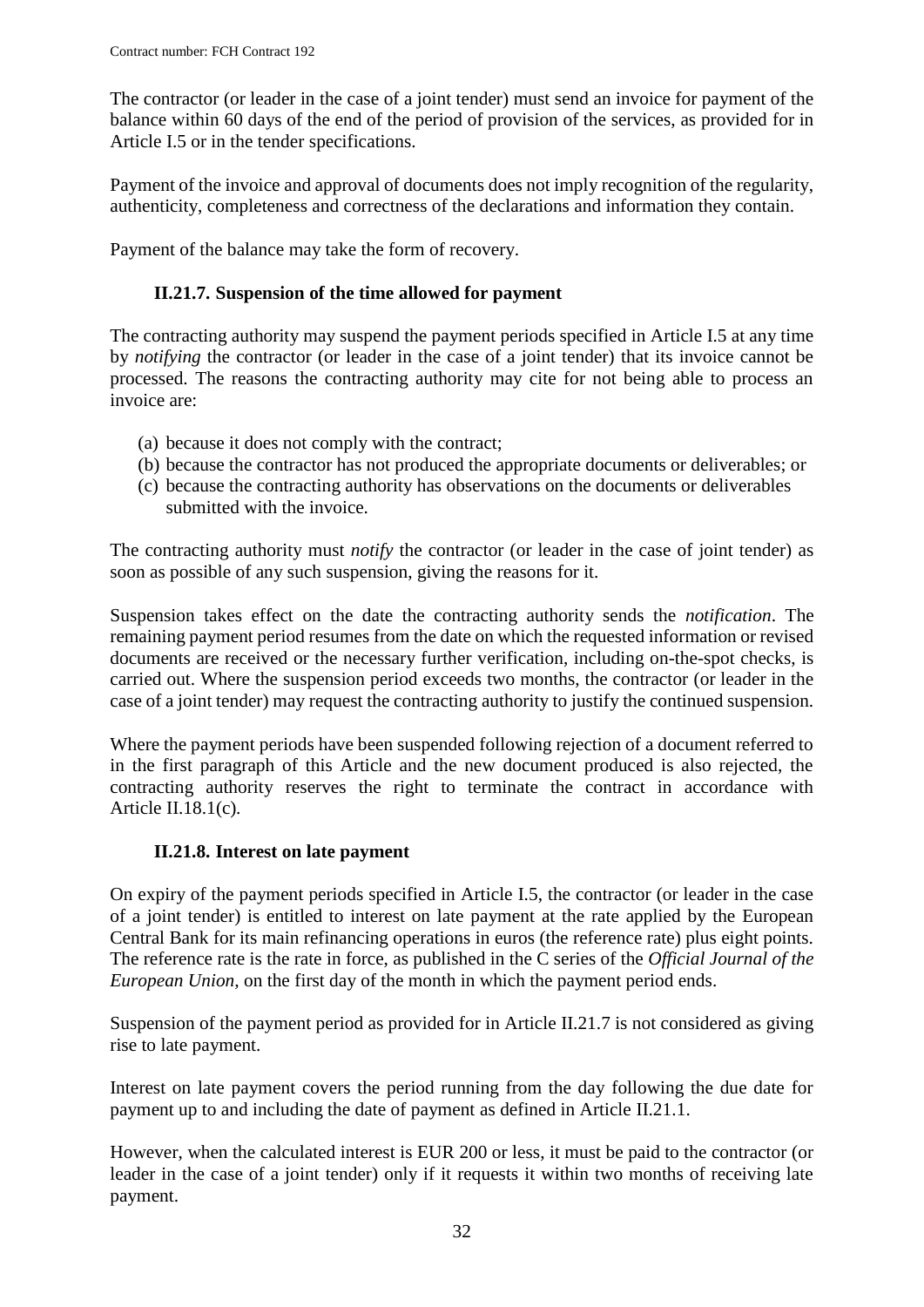## **II.22. REIMBURSEMENTS**

- <span id="page-32-0"></span>**II.22.1** If provided for in the special conditions or in the tender specifications, the contracting authority must reimburse expenses directly connected with the provision of the services either when the contractor provides it with supporting documents or on the basis of flat rates.
- **II.22.2** The contracting authority reimburses travel and subsistence expenses on the basis of the shortest itinerary and the minimum number of nights necessary for overnight stay at the destination.

**II.22.3** The contracting authority reimburses travel expenses as follows:

- (a) travel by air: up to the maximum cost of an economy class ticket at the time of the reservation;
- (b) travel by boat or rail: up to the maximum cost of a first class ticket;
- (c) travel by car: at the rate of one first class rail ticket for the same journey and on the same day;

In addition, the contracting authority reimburses travel outside Union territory if it has given its prior written approval for the expenses.

- **II.22.4** The contracting authority reimburses subsistence expenses on the basis of a daily subsistence allowance as follows:
	- (a) for journeys of less than 200 km for a return trip, no subsistence allowance is payable;
	- (b) the daily subsistence allowance is payable only on receipt of supporting documents proving that the person concerned was present at the destination;
	- (c) the daily subsistence allowance takes the form of a flat-rate payment to cover all subsistence expenses, including meals, local transport including transport to and from the airport or station, insurance and sundries;
	- (d) the daily subsistence allowance is reimbursed at the flat rates specified in Article I.4.3;
	- (e) accommodation is reimbursed on receipt of supporting documents proving the necessary overnight stay at the destination, up to the flat-rate ceilings specified in Article I.4.3.
- **II.22.5** The contracting authority reimburses the cost of shipment of equipment or unaccompanied luggage if it has given prior written approval for the expense.

## **II.23. RECOVERY**

<span id="page-32-1"></span>**II.23.1** If an amount is to be recovered under the terms of the contract, the contractor must repay the contracting authority the amount in question.

#### **II.23.2. Recovery procedure**

<span id="page-32-2"></span>Before recovery, the contracting authority must *formally notify* the contractor of its intention to recover the amount it claims, specifying the amount due and the reasons for recovery and inviting the contractor to make any observations within 30 days of receipt.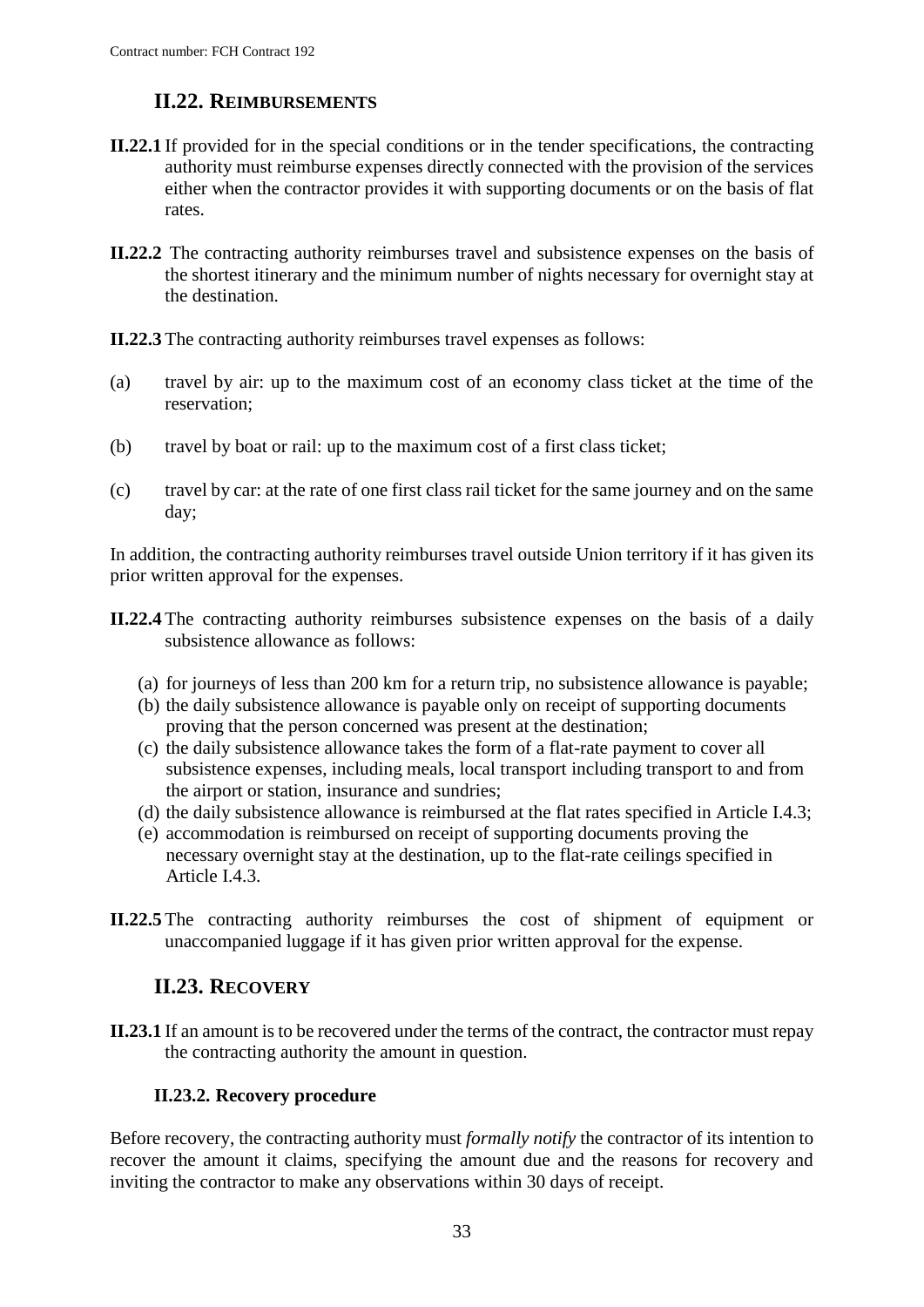If no observations have been submitted or if, despite the observations submitted, the contracting authority decides to pursue the recovery procedure, it must confirm recovery by *formally notifying* a debit note to the contractor, specifying the date of payment. The contractor must pay in accordance with the provisions specified in the debit note.

If the contractor does not pay by the due date, the contracting authority may, after informing the contractor in writing, recover the amounts due:

- (a) by offsetting them against any amounts owed to the contractor by the FCH 2 JU, the Union or by the European Atomic Energy Community;
- (b) by calling in a financial guarantee if the contractor has submitted one to the contracting authority;
- (c) by taking legal action.

#### **II.23.3. Interest on late payment**

<span id="page-33-0"></span>If the contractor does not honour the obligation to pay the amount due by the date set by the contracting authority in the debit note, the amount due bears interest at the rate indicated in Article II.21.8. Interest on late payments will cover the period starting on the day after the due date for payment and ending on the date when the contracting authority receives the full amount owed.

Any partial payment is first entered against charges and interest on late payment and then against the principal amount.

#### **II.23.4. Recovery rules in the case of joint tender**

<span id="page-33-1"></span>If the contract is signed by a group (joint tender), the group is jointly and severally liable under the conditions set out in Article II.6 (liability). The contracting authority first claims the full amount to the leader of the group.

If the leader does not pay by the due date and if the amount cannot be offset in accordance with Article II.23.2 (a), the contracting authority may claim the full amount to any other member of the group by *notifying* the debit note already sent to the leader under Article II.23.2.

## **II.24. CHECKS AND AUDITS**

<span id="page-33-2"></span>**II.24.1** The contracting authority and the European Anti-Fraud Office may check or require an audit on the *performance of the contract*. This may be carried out either by OLAF's own staff or by any outside body authorised to do so on its behalf.

Such checks and audits may be initiated at any moment during the *performance of the contract* and up to five years starting from the payment of the balance.

The audit procedure is initiated on the date of receipt of the relevant letter sent by the contracting authority. Audits are carried out on a confidential basis.

**II.24.2** The contractor must keep all original documents stored on any appropriate medium, including digitised originals if authorised under national law, for a period of five years starting from the payment of the balance.